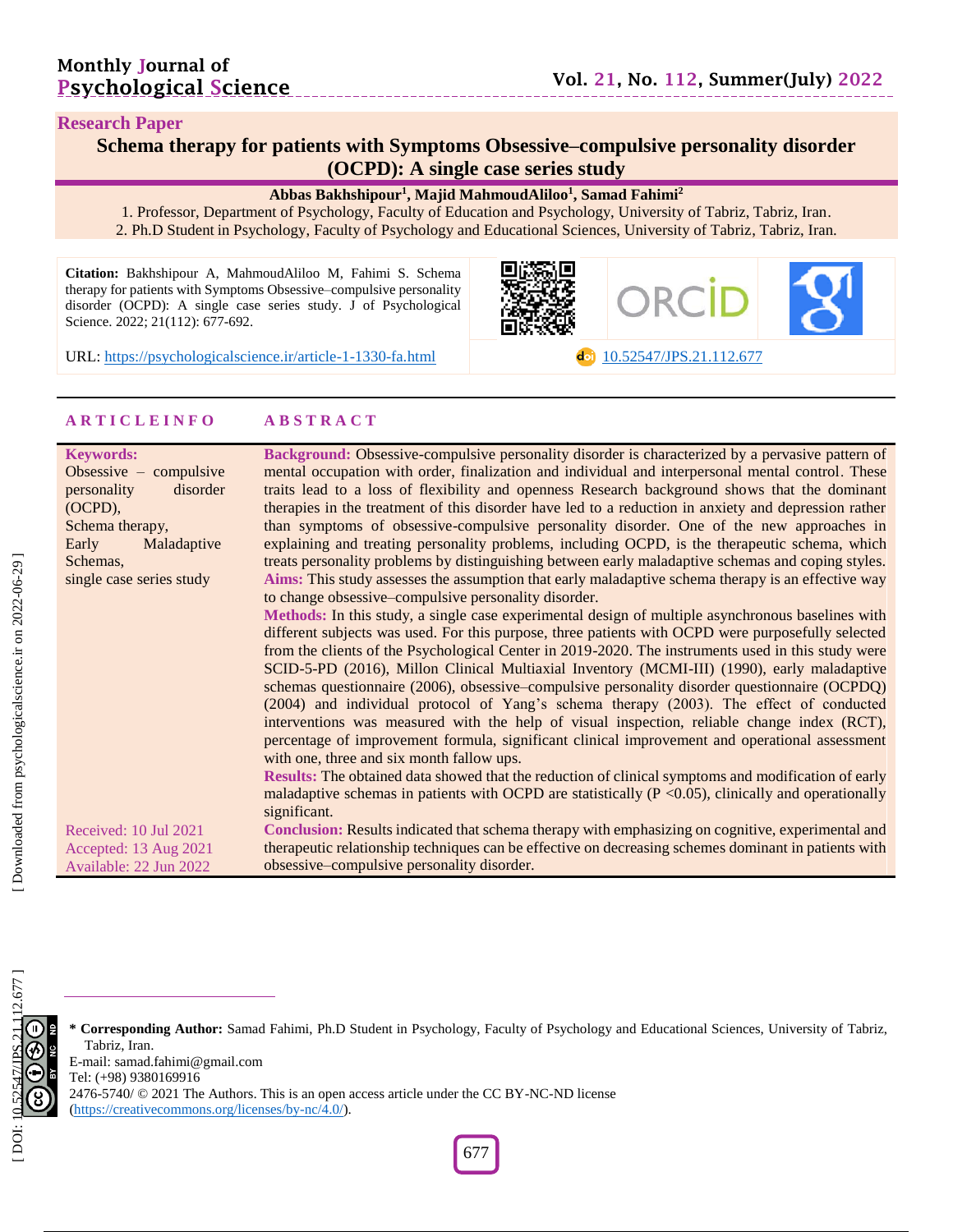# **Monthly Journal of Psychological Science**

# **Extended Abstract**

# **Introduction**

Obsessive –compulsive personality disorder (OCPD) is one of the most common personality disorders. This disorder is characterized with eight personality traits: preoccupation with details, perfectionism, excessive devotion to work and productivity, over conscientiousness, inability to discard worthless objects, inability to delegate tasks, miserliness, rigidity and stubbornness (Diagnostic and statistical manual of mental disorders, 2013).

Yang (1999), Yaung, Klosko & Weishar (2003) by expanding Beck's ideas developed a schema therapy with emphasize on the importance of early harmful experiences in creating maladaptive beliefs, cognitions and attitudes. According to schema therapy, temperament, deprivation from core emotional needs and harmful experiences with attachment figure in childhood and adolescence lead to the formation of early maladaptive schemas (EMSs).

Main treatments for OCPD include medication and psychological therapies. Among the treatments used, cognitive therapy (CT) and cognitive -behavioral therapy (CBT) are the most numerous.

It seems that addressing the maladaptive schemas of people with obsessive -compulsive disorder instead of just addressing the symptoms of obsessivecompulsive disorder (such as preoccupation with details, perfectionism, excessive devotion to work and productivity, over -conscientiousness, etc.), which is a coping style of these patients, increases the likelihood of effectiveness and persistence in this

disorder. The present study is to answer the question whether the therapeutic schema is effective in reducing the symptoms of obsessive -compulsive personality disorder?

# **Method**

The present study is an experimental, single case with multiple baseline. The general population of the present study was all clients of psychological services and counseling centers in Tehran in 2019 -2020. The sampling method for therapeutic intervention was purposive sampling and the number of samples was 3. They were treated for 24 sessions. The treatment session was held once a week for 45 minutes.

In order to implement the schema therapy method, Young, Klosko, Weishaar's book (2003), chapter 10 of the"Handbook of schema therapy" by Vreeswijk, Broersen, & Nadort (2012) and "Reinventing Your Life " (Yaung & Klosko, 1994) were used. In the study, Millon Clinical Multiaxial Inventory (MCMI - III), obsessive –compulsive personality disorder questionnaire (OCPDQ) and Yang's early maladaptive schemas questionnaire Short form with 90 questions (YSQ -SF) were used.

## **Results**

As with most single case designs, the first approach to analyze obtained results in the study was to use standard method of visual inspection. Meanwhile, reliable change index method (RCI) of Jacobson, Follette, & Revenstorf (1984) and modified formula of Christensen and Mendoza were used in order to evaluate the statistically significant change of the scores.

**Table 1. Scores and percentage of improvement index and reliable change index in the symptoms of obsessive –compulsive personality in OCPDQ, MCMI -III, and YSQ -SF**

|                 | Process of therapy              | Client 1 | Client 2 | Client 3 |
|-----------------|---------------------------------|----------|----------|----------|
| <b>OCPDO</b>    | Reliable change index (RCI)     | $-6.55*$ | $-6.78$  | $-7.08$  |
|                 | Percentage of improvement       | 55%      | 54%      | 49%      |
|                 | Total percentage of improvement |          | 52.66%   |          |
|                 | Average of fallow up stage      | 56%      | 54%      | 49%      |
| <b>MCMI-III</b> | Reliable change index (RCI)     | $-4.73*$ | $-4.71$  | $-4.71$  |
|                 | Percentage of improvement       | 57%      | 60%      | 53%      |
|                 | Total percentage of improvement |          | 56.6%    |          |
|                 | Average of fallow up stage      | 55%      | 55%      | 53%      |
| <b>EMSs</b>     | Reliable change index (RCI)     | $-3.42$  | $-3.43$  | $-2.52$  |
|                 | Percentage of improvement       | 60%      | 63%      | 53%      |
|                 | Total percentage of improvement |          | 58.6%    |          |
|                 | Average of fallow up stage      | 59%      | 61%      | 54%      |

\* ( -) negative sign is an indicative of decreasing change in the scores.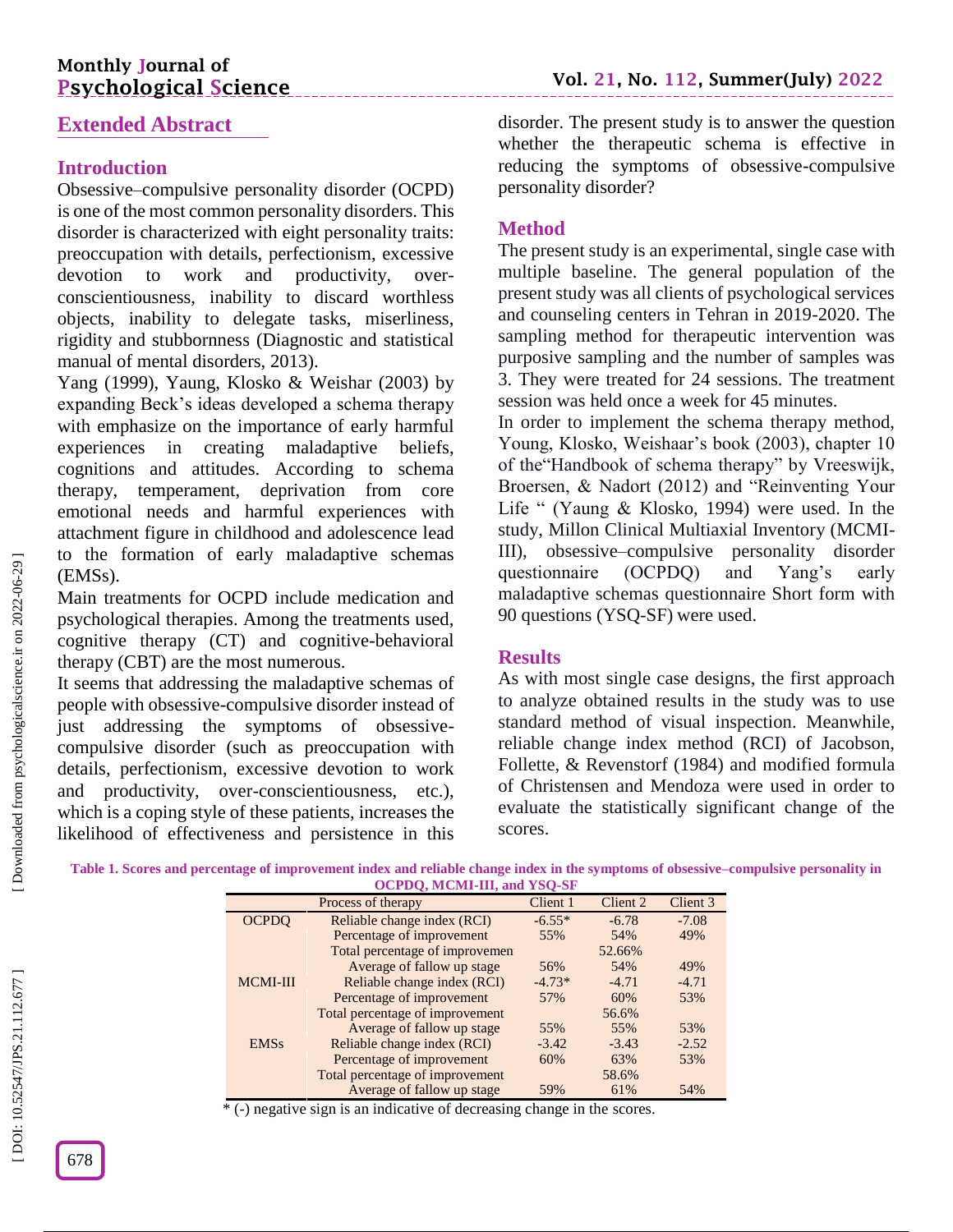Reliable change index after treatment stage in the clients was respectively  $(RCI = -6.55, -6.78, -7.08)$ and after fallow up was  $(RCI = -6.58, -5.66, -6.85)$ . Meanwhile, percentage of improvement post treatment compared to the baseline in the clients was respectively 55%, 54% and 49% and after fallow up was 56%, 54% and 47% which indicated that treatment desirably affects on improvement of obsessive –compulsive personality disorder symptoms and findings are clinically and statistically significant.

Table 1 indicated that reliable change index after treatment stage in the clients was respectively (RCI =  $-4.71, -4.71, -4.73$ ) and after fallow up was (RCI = -4.71, -4.33, -4.62). (Obtained reliable change index is higher than Z, i.e. 1.96, and is significant at  $p<0.05$ ). Meanwhile percentage of improvement after treatment compared to the baseline in the clients was respectively 57%, 60% and 53% and after fallow up was 55%, 55% and 55% which indicated that treatment desirably affects on improvement of obsessive –compulsive personality disorder symptoms and findings are clinically and statistically significant.

Table 1 indicated that reliable change index in the clients after treatment stage is respectively  $(RCI = -$ 2.47,  $-3.43$ ,  $-3.42$ ) and after fallow up was (RCI =  $-$ 2.52, -3.34, -3.32) (obtained reliable change index is higher than Z, i.e., 1.96, and is significant at  $p<0.05$ ). Meanwhile percentage of improvement after treatment compared to the baseline in the clients was respectively 57%, 60% and 53% and after fallow up was 59%, 61% and 54% which indicated that treatment desirably affects on improvement of obsessive –compulsive personality disorder symptoms and findings are clinically and statistically significant.

## **Conclusion**

The aim of this study was to determine the effectiveness of therapeutic schema on symptoms of obsessive –compulsive personality disorder. The findings showed that schema therapy is effective in

reducing the symptoms of OCPD. The results are consistent with research showing that therapeutic schemas are effective in reducing personality disorder symptoms, including Doman (2018).

According to schema theory, children who grow up with cold and strict parents, focused on high standards, and showing worthless emotions and perfectionist rebukes, show obsessive -compulsive personality disorder symptoms in adulthood.

Therapeutic schema uses four pathways of<br>interaction. namely cognitive, experimental namely cognitive, experimental (emotional), behavioral, and interpersonal techniques (therapeutic relationship) as flexibility in each treatment session (Yaung, Klosko & Weishar, 2003, Roediger, Stevens, Brockman, 2018, Arntz, 2012). In the cognitive stage, the patient concludes how his or her schemas lead to a distorted experience of reality inside and out. Their validity is called into question by cognitive arguments. Emotional techniques first activate emotional memory, This activation gives the opportunity to connect new information based on reality and efficiently to the activated schema to be finally integrated with emotional memory. The last step of the treatment is behavioral deconstruction. At this stage, the patient is encouraged in the context of cognitive and emotional change to replace maladaptive coping styles with a healthy coping strategy (Yaung, Klosko & Weishar, 2003).

### **Ethical Considerations**

**Compliance with ethical guidelines:** This article is taken from the doctoral dissertation of the third author in the field of specialized psychology in the Faculty of Educational Sciences and Psychology of Tabriz University in the date 1398/09/04 of approval of the proposal.

**Funding:** This study is in the form of a doctoral dissertation without any financial support.

**Authors' contribution:** The first author is supervisor, the second author is dissertation advisor and the third author is the main researcher and responsible author.

**Conflict of interest:** The authors do not inform any conflict of interest in relation to this study.

**Acknowledgments:** Herewith I would like to thank the supervisor, research advisors and participants who help us in conducting this study.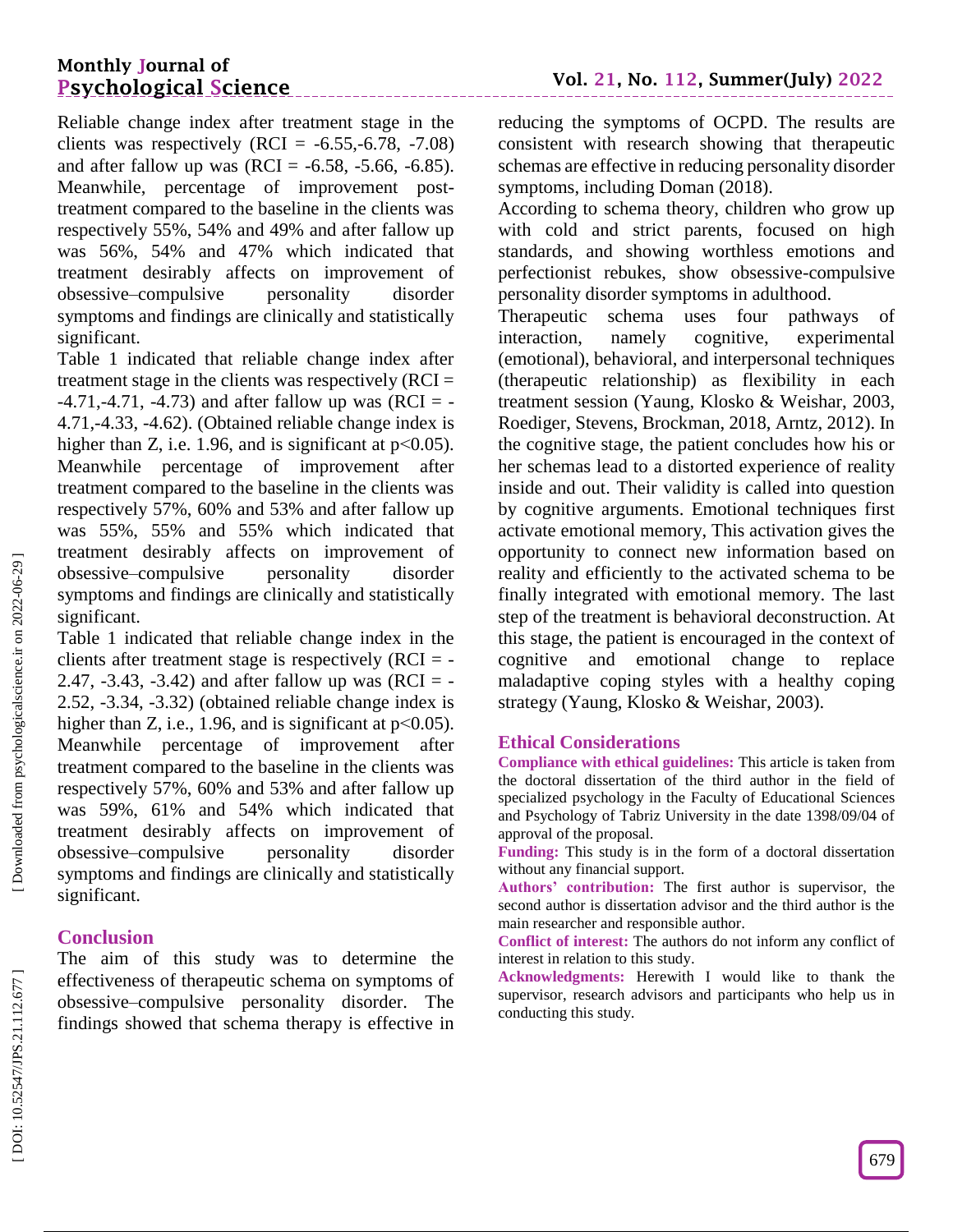**مقاله پژوهشی**

**OCPD): یک مطالعه تک آزمودنی طرحواره درمانگری برای بیماران با نشانگان اختالل شخصیت وسواسی اجباری )**

# **عباس بخشیپور رودسری ، مجید محمودعلیلو <sup>1</sup> 2 ، صمد فهیمی\* 1**

. استاد، گروه روانشناسی، دانشکده علومتربیتی و روانشناسی، دانشگاه تبریز، تبریز، ایران. 1

. دانشجوی دکتری تخصصی روانشناسی، دانشکده روانشناسی و علومتربیتی دانشگاه تبریز، تبریز، ایران. 2

| جكيده                                                                                                                                  | مشخصات مقاله                                    |
|----------------------------------------------------------------------------------------------------------------------------------------|-------------------------------------------------|
| زمینه: اختلال شخصیت وسواسی اجباری با الگوی فراگیر اشتغال ذهنی با نظم و ترتیب، نهاییخواهی، و کنترل فردی و بین فردی مشخص                 | كليدواژهها:                                     |
| میشود. این ویژگیها منجر به از دست دادن انعطاف پذیری و باز بودن فرد میشود. پیشینهی پژوهش نشان میدهد که درمانهای غالب در                 | اختلال شخصیت وسواسی<br>$\overline{\phantom{0}}$ |
| درمان این اختلال بیشتر منجر به کاهش اضطراب و افسردگی شده است تا نشانگان اختلال شخصیت وسواسی اجباری. یکی از رویکردهایی                  | اجباري،                                         |
| نوین در تبیین و درمان مشکلات شخصیت از جمله OCPD طرحواره درمانگری است که با تفکیک بین طرحوارههای ناسازگار اولیه از                      | طرحواره های ناسازگار اولیه،                     |
| سبک های کنارآمدن به درمان مشکلات شخصیتی میپردازد.                                                                                      | طرحواره درمانگري،                               |
| هدف: مطالعهی حاضر این فرضیه را بررسی می کند که آیا درمان طرحوارههای ناسازگار اولیه راهی مؤثر برای تغییر نشانگان اختلال                 | مطالعه تک آزمودنی                               |
| شخصیت وسواسی اجباری است.                                                                                                               |                                                 |
| <b>روش: د</b> ر مطالعه حاضر از طرح تجربی تک موردی از نوع خط پایه چندگانه ناهمزمان با آزمودنیهای متفاوت استفاده شد. بدین منظور سه       |                                                 |
| بیمار مبتلا به اختلال شخصیت وسواسی اجباری از مراجعین مرکز روانشناختی در سال ۹۸-۹۹ که بصورت هدفمند انتخاب شدند. برای جمع                |                                                 |
| آوری دادههای ابزارهای پژوهش از مصاحبه بالینی ساختار یافته برای اختلالات شخصیت (SCID-5-RV) SCID)، پرسشنامه بالینی چند                   |                                                 |
| محوری میلون (MCMI-III) (۱۹۹۰)، پرسشنامه طرحوارههای ناسازگار اولیه (۲۰۰۶)، پرسشنامه سنجش اختلال شخصیت وسواسی اجباری                     |                                                 |
| (OCPDQ) (۲۰۰۴)، و پروتکل انفرادی طرحواره درمانگری یانگ (۲۰۰۳) استفاده شد. تأثیر مداخله انجام شده به کمک روش ترسیم                      |                                                 |
| دیداری، شاخص تغییر پایا (RCT)، فرمول درصد بهبودی، بهبود بالینی معنادار و سنجش عملیلاتی با پیگیری یک ماهه، سه ماهه و شش ماهه            |                                                 |
| مورد بررسی قرار گرفت.                                                                                                                  |                                                 |
| <b>یافتهها:</b> دادههای به دست آمده نشان داد کاهش نشانگان بالینی و نیز کاهش طرحوارههای ناسازگار اولیه در بیماران مبتلا به اختلال شخصیت |                                                 |
| وسواسی اجباری از لحاظ آماری (۰/۰۵ >P)، بالینی و سنجش عملیاتی معنادار است.                                                              | دريافت شده: ١۴٠٠/٠۴/١٩                          |
| <b>نتیجه کیری:</b> نتایج نشان میدهد طرحوارهدرمانگری با تأکید بر تکنیکهای شناختی، تجربی، و همچنین ارتباط درمانی میتواند بر کاهش         | پذیرفته شده: ۱۴۰۰/۰۵/۲۲                         |
| طرحوارههای غالب مبتلایان به اختلال شخصیت وسواسی اجباری مؤثر باشد.                                                                      | منتشر شده: ۱۴۰۱/۰۴/۰۱                           |

نتر شده: <sub>(۱۳</sub>۰۱/۰۲/۱۰۱<br>نقر شده: ۱۳۰۱/۰۲/۰۱<br>**نویسنده هسئول:** صمد فهیمی، دانشجوی دکتری تخصصی روانشناسی، دانشکده روانشناسی و علومتربیتی دانشگاه تبریز، تبریز، ایران.<br>**نویسنده هسئول:** صمد فهیمی، دانشجوی دکتری تخصصی روانشناسی، **\* فویسنده هسئول:** صمد فهیمی، دانشجوی دکتری تخصصی روانشناسی، دانشکده روانشناسی و علومتربیتی دانشگاه تبریز، تبریز، ایران.

samad.fahimi@gmail.com :رایانامه

تلفن: 69286109910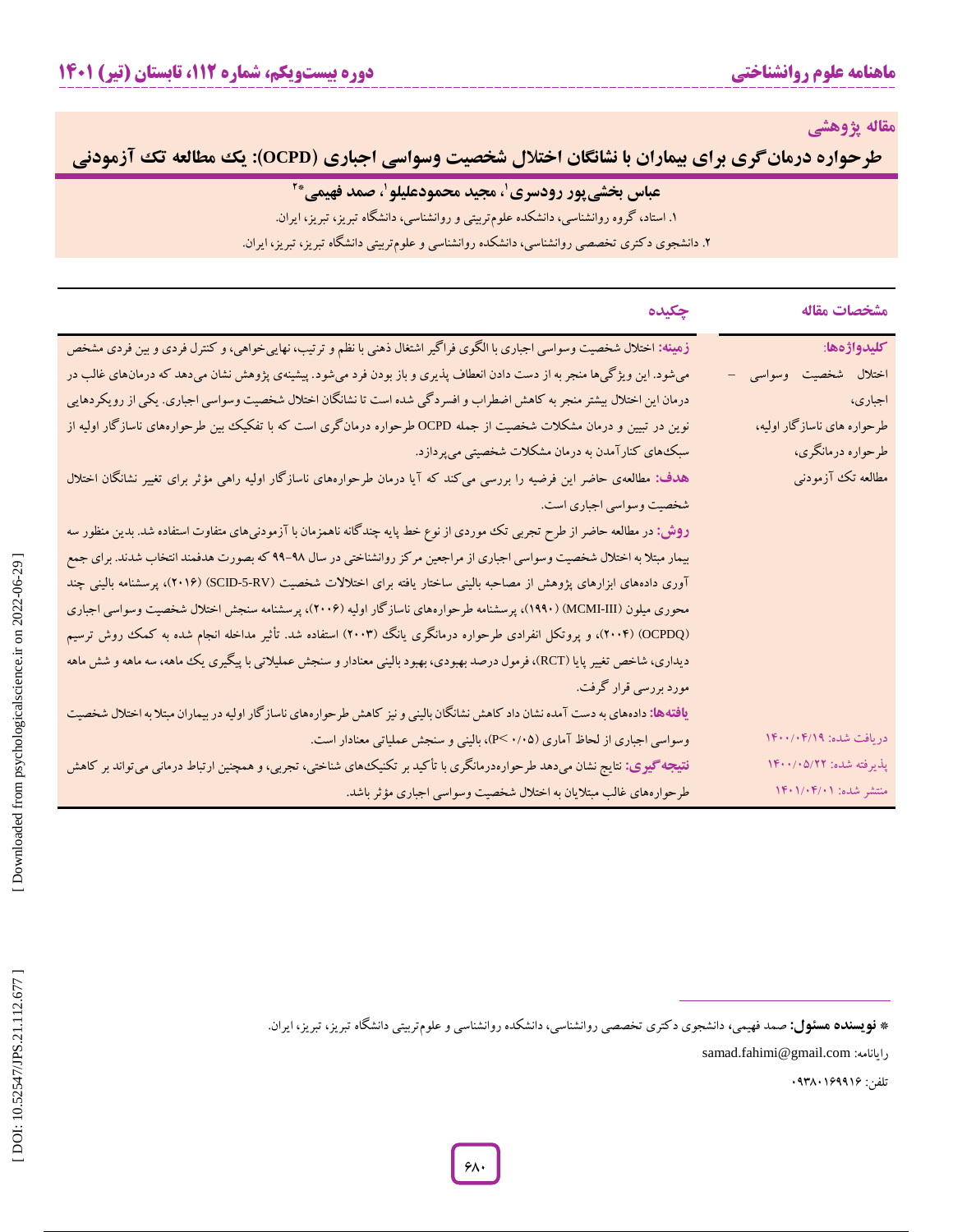#### **مقدمه**

اختلال شخصیت وسواسی – اجباری (OCPD) یکی از شایع ترین اختلال های شخصیت میباشد. این اختالل با هشت صفت شخصیتی مشخص شده است: اشتغال ذهنی با جزئیات `، نهاییخواهیگرایی `، چسبیدن افراطی به کار و تولید "، وجدانی بودن افراطی "، ناتوانی در توجه نکردن به موضوعات بی|رزش<sup>۵</sup>، ناتوانی در محول کردن کارها<sup>ع</sup>، خساست<sup>۷</sup>، انعطلافناپذیری و لجاجت 8 )راهنمای تشخیص و آماری اختالالت روانی، 2612(. این اختالل کیفیت زندگی را کاهش میدهد )پینتو، استینگالس، گرین، وبر، سیمپسون، 2614( و دست کم نقش واسطهای در بدکارکردیهای روانی – اجتماعی دارند (اسکودل، گاندرسون، مگ گلاشان، دیک، استوت، بندر و همکاران، 2662(. با اینکه اختالل OCPD دومین اختالل شخصیت در جمعیت عمومی و جمعیت بیماران بستری و رتبه سوم شیوع در بیماران سرپایی دارد پژوهشها بر روی OCPD هنوز کم و اغلب متناقض میباشد )هویی، لی، جینگکوان، وانتینگ، جی، کی و همکاران، 2626(. این فقر پژوهشی و نادیده گرفته شدن این اختالل در بین متخصصان حوزه سالمت روان در ایران نیز وجود دارد و پژوهشهای انجام شده و انتشار یافته شاید به جرأت به تعداد انگشتان یک دست میباشد )به عنوان نمونه؛ منتظری، نشاطدوست، عابدی، و عابدی، 2614(. از همین رو نتایج پژوهش حاضر میتواند به کاهش فقر پژوهشی در این حوزه منجر شود.

یکی از با نفوذترین رویکردهای مبتنی بر پژوهش، در اختالل OCPD مفهومسازی شناختی میباشد )به عنوان نمونه، بک، فریمن، و دیویس، 2610؛ آرنتز، دریسن، اسچوتن، وورتمن، 2664(. از آنجا که درمانگری شناختی در درمان مشکالت مزمن موفق نبود، از دل این رویکرد، طرحواره درمانگری<sup>۹</sup> (ST) با تاکید بر مشکلات دیرپا و مزمن شخصیتی بیرون آمد. این رویکرد حاصل خالقیت و تیزبینی یانگ، کالسکو، و ویشار )2662( بر روی سنت شناخت درمانگری بکی است. طرحواره حاصل همکنشی محیط کودک و مزاج `` می باشد. از همین رو والدین نه تنها مراقب هستند بلکه نقش مهمی در رشد اجتماعی، هیجانی، شناختی، و فیزیکی کودکان خود

<sup>1</sup>. Preoccupation with details

<sup>3</sup>. Excessive devotion to work and productivity

l

- 4 . Over -conscientiousness
- <sup>5</sup>. Inability to discard worthless objects
- <sup>6</sup>. Inability to delegate tasks

دارند. در طی تجارب اولیهشان با والدین، کودکان شروع به پرورش دادن باورها و مفاهیم مرتبط با خودشان، دیگران، و سایر اشیاء در زندگی می کنند. این باورها و مفاهیم تشکیلدهندهی ساختارهای شناختی هستند که افکار و ادراکهایمان را سازمان میدهند، به عنوان روانبنه نامیده میشود )پیاژه، 1954(. برخی از این طرحوارهها ناسازگارانه هستند که شامل باورهای ناکارآمد، شناختوارهها و نگرشهایی به سمت خود یا دیگران میباشد. در روانشناسی بالینی، مفهوم طرحوارههای ناسازگار برای اولین بار توسط بک برای توضیح سازوکارهای شناختی زیربنایی افسردگی پیشنهاد شد. یانگ (۱۹۹۹)؛ یانگ، کلاسکو، و ویشر (۲۰۰۳) با گسترش ایدههای بک طرحواره درمانگری را با تأکید بر اهمیت تجارب آسیبزای اولیه در ایجاد باورهای ناسازگار، شناختوارهها و نگرشها توسعه داد. مطابق با طرحواره درمانگری، مزاج، محرومیت از نیازهای هیجانی اساسی'' و تجارب آسیبزا با چهره دلبستگی در کودکی و نوجوانی منجر به شکل گیری طرحوارههای ناسازگار اولیه<sup>۱۲</sup> (EMSs) میشود.

طرحوارهها مطابق با نیازهای تحولی کودک به پنج حوزه بریدکی و طرد، خود کردانی و عملکرد مختل، محدودیت های مختل، دیگر جهتمندی، و کوش به زنگی بیش از حد و بازداری تقسیم شدهاند که هر کدام شامل چند طرحواره می شوند (یانگ، کلاسکو، و ویشر، ۲۰۰۳؛ تینور، مانسینی، باسیل، 2618؛ بشارت، رنجبر شیرازی، دهقانیآرانی، 1297؛ نوروزی، رضاییفرجی، پورشهریاری، و عبدالهی، ۱۳۹۸). افراد در اوایل زندگی به منظور انطباق با طرحوارهها پاسخها و سبکهای کنارآمدن ناسازگاری را به وجود میآورند تا مجبور نشوند هیجانهای شدید و استیصالکننده را تجربه کنند. این کار معموالً منجر به تداوم طرحوارهها میشود. نکته مهم این است که اگرچه سبکههای مقابلهای کاهی اوقات به بیمار کمک می کنند تا از طرحواره اجتناب کند، ولی در عمل باعث بهبود طرحواره نمی شوند. از این رو تمام سبکهای کنارآمدن در نقش فرآیند تداوم طرحواره، عمل می کنند. طرحواره درمانکری، بین خود طرحواره و سبک،های<br>7. Miserliness<br><sup>8</sup>. Rigidity and stubbornness <sup>8.</sup> Schema therapy<br><sup>9</sup>. Schema therapy

- 
- 
- 
- <sup>10</sup>. Temperament
	- <sup>11</sup>. core emotional needs
	- <sup>12</sup>. early maladaptive schemas (EMSs

<sup>2</sup> . Perfectionism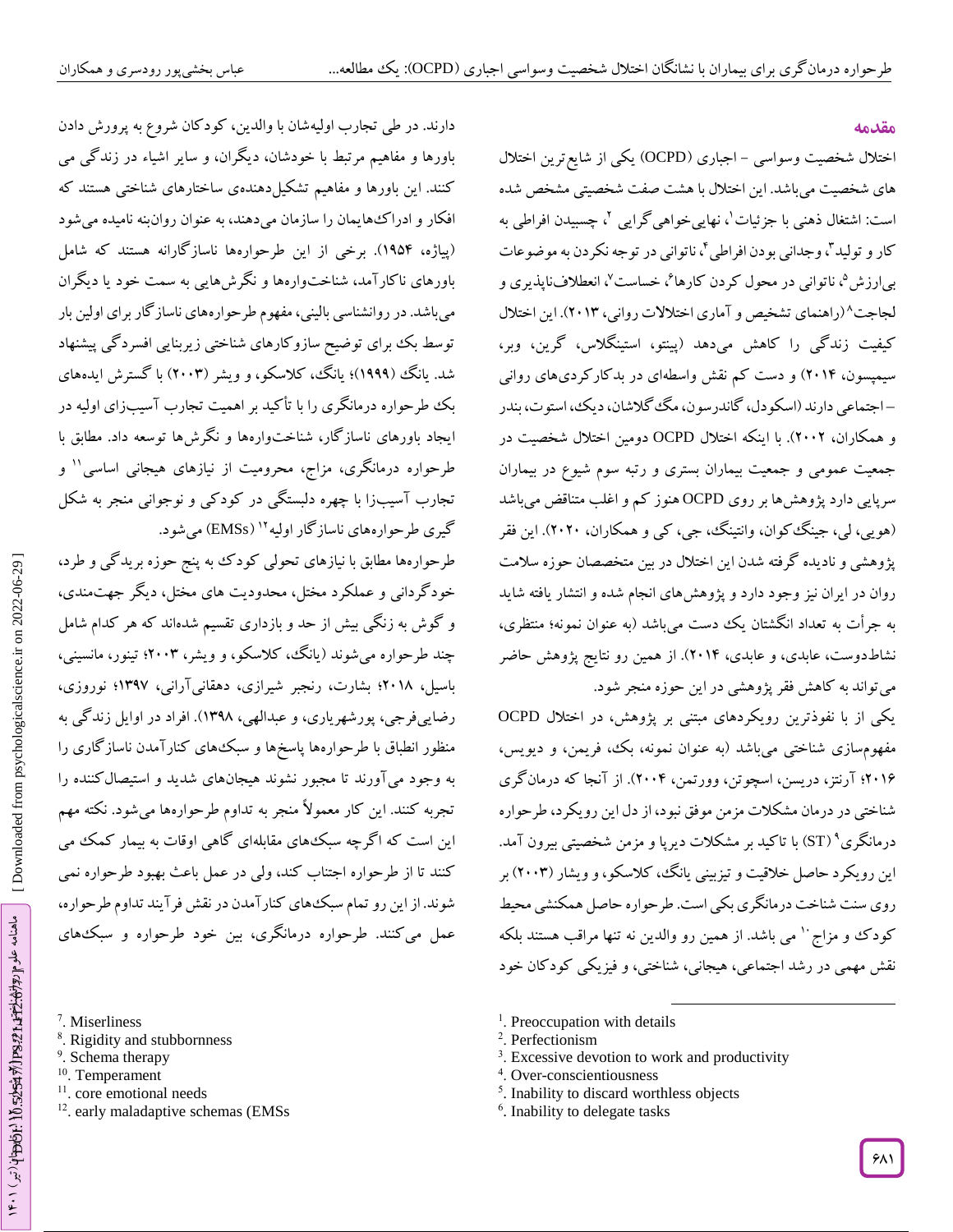کنارآمدن` افراد در برابر طرحواره تفاوت قایل میشود (یانگ، کلاسکو، و ویشر، 2662؛ رودریگر، استیونس، باکمن، 2618(.

درمانهای اصلی برای OCPD شامل درمان دارویی و درمانهای روانشناختی میباشد. در مورد درمانهای دارویی، تنها تعداد کمی از یافته های پژوهشی اثربخشی داروهای کاربامازیین و فلووکسامین در کاهش صفات OCPD حمایت میکنند )گریو و آدامز، 2662( در مقایسه با درمانهای دارویی تحقیقاتی نیز اثربخشی درمانهای روانشناختی را در کاهش نشانگان OCPD به بوته آزمایش قرار دادهاند. از درمانهای به کار رفته شناخت درمانگری (CT) و درمانگری شناختی رفتاری (CBT) بیشترین تعداد را به خود اختصاص میدهد. تحقیقات در مورد اثربخشی درمان شناختی و شناختی رفتاری نشان میدهد که در کاهش عالیم افسردگی و اضطراب و شخصیت مؤثر بوده است )به عنوان نمونه؛ اینیرو، سولر، راموس، کاردونا، گیلمات، و والیز، 2612(. با این وجود طرحواره درمانگری یکی از مهمترین درمانهای مبتنی بر شواهد پژوهشی برای افرادی است که از اختاللهای شخصیت در رنج میباشند. بنابراین عالوه بر اینکه پژوهشهای تجربی کمی در OCPD انجام شده همچنین نتایج پژوهشها نشان میدهد که درمانهای غالب بیشتر عالئم افسردگی و اضطراب را در مقایسه با ویژگیهای OCPD کاهش میدهد.

طرحواره درمانگری بیشتر در اختالل شخصیت مرزی مورد بررسی قرار گرفته است (لاجوردی، میرزا حسینی، و منیرپور، ۱۳۹۷). مرور پنج پژوهش طرحواره درمانگری (جاکوب و آرنتز، ۲۰۱۳) میانگین ۲/۳۸ اندازه اثر را نشان میدهد. مطالعات بیشتر حکایت از اثربخشی طرحواره درمانگری در اختلالهای شخصیت وابسته، دوری گزین، وسواسی – اجباری دارد )منتظری نشاطدوست، عابدی، و عابدی، 2614؛ بامیلز، ایورز، اسپینهوون، و آرنتز، 2614؛ هوپوود و توماس، 2614؛ فاسبیندر، وایلد، و آرنتز، 2619؛ دومن، 2618(.

بنابراین طرحواره درمانگری با تفکیک قائل شدن بین طرحوارههای ناسازگار اولیه و سبک مقابلهای این ادعا را دارد که توان تأثیرگذاری بیشتری در مقایسه با درمانهای مبتنی بر پژوهش مثل CBT در اختاللهای مزمن دارد. در واقع به نظر میرسد پرداختن به طرحوارههای ناسازگار افراد مبتال به OCPD به جای پرداختن صرف به نشانههایOCPD وسواسی

 $\overline{\phantom{a}}$ 

ラン

، تابستان)تیر( 112

، شماره 21

ماهنامه علوم روانشناختی، دوره

اجباری (همچون اشتغال ذهنی با جزئیات، نهاییخواهیگرایی، چسبیدن افراطی به کار و تولید، وجدانی بودن افراطی و...) را که به نوعی سبک مقابلهای این بیماران میباشد احتمال اثربخشی و تداوم را در این اختالل افزایش میدهد. از سویی با اینکه OCPD از نظر شیوع و مشکالت فردی و بین فردی اهمیت فراوانی برخوردار است و سهم تقریباً صفر درصدی در ادبیات پژوهشی ایران و حتی خارج از کشور برخوردار است. لزوم شناسایی و پژوهشرویکرد درمانی مؤثر که درمانگران در موقعیتهای درمانی بتوان بر آن تکیه کنند، به شدت احساس میشود. بر اساس آنچه گفته شد طرحواره درمانگری را برای سنجش اثربخشی در اختالل شخصیت وسواسی اجباری انتخاب شد و پژوهش حاضر برای پاسخ به این سؤال است که آیا طرحواره درمانگری در کاهش نشانگان اختالل شخصیت وسواسی اجباری از اثربخشی الزم برخوردار است؟

# **روش**

ا**لف) طرح پژوهش و شرکت کنندگان:** پژوهش حاضر از نوع تجربی، تک موردی با خط پایه چند کانه است. به همین منظور ۳ نفر با تشخیص نشانگان اختلال شخصیت وسواسی – اجباری تحت درمان طرحواره درمانگری قرار گرفتند.

جامعه کلی پژوهش حاضر تمامی مراجعین به مراکز خدمات روانشناختی و مشاوره در مسیر رشد، سفیر مهر، نهال و مرکز خدمات جامع بهزیستی شهر تهران در سال ۹۹–۹۸ بودند. روش نمونه کیری برای مداخله درمانی از نوع نمونه کیری هدفمند میباشد و تعداد نمونه ۳ مورد بود. برای دستیابی به هدف تعیین کارایی طرحوارهدرمانگری در کاهش نشانگان اختالل OCPD مراجعینی که از نمره BR 75 به باال در اختالل شخصیت وسواسی MCMI کسب کرده بودند در این مرحله جهت اجباری از طریق III- تشخیص و انتخاب نمونه به روانشناس بالینی غیر از درمانگر ارجاع گردید. سپس مصاحبه بالینی ساختار یافته برای تشخیص اختاللهای روانپزشکی بر اساس SCID) DSM-5) و اجرای پرسشنامه سنجش اختلال شخصیت وسواسی اجباری )OCPDQ )توسط روانشناس بالینی انجام و پس از کسب رضایتشان وارد روند پژوهش شدند. مالکهای ورود و خروج به پژوهش حاضر عبارتند از: مالکهای ورود: قبال هیچگونه درمان

 $<sup>1</sup>$ . coping styles</sup>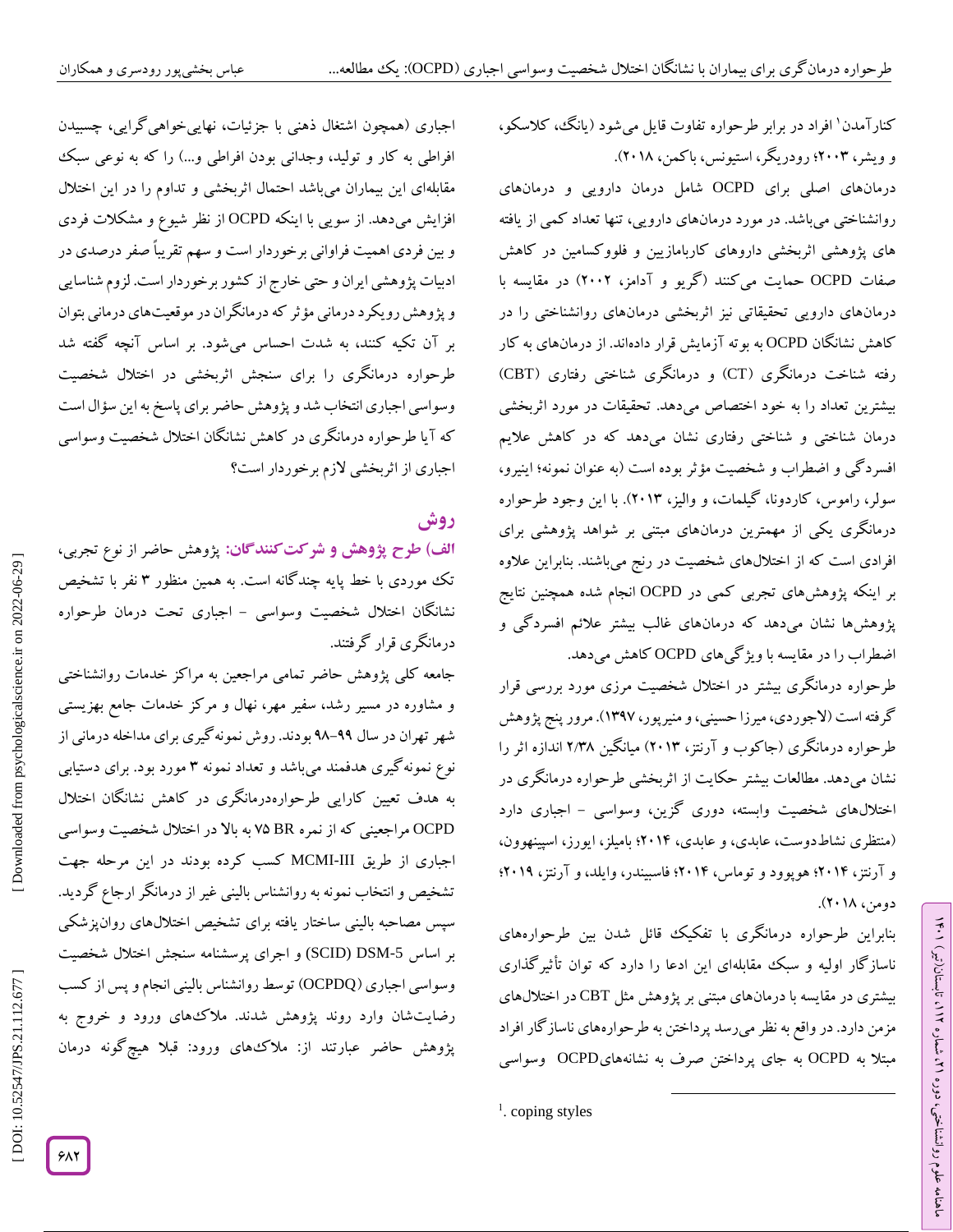سپس درمان به مدت 24 جلسه بر روی آنها اعمال شد. جلسه درمان هر هفته یک بار به مدت ۴۵ دقیقه تشکیل شد. برای کنترل متغیرهای مداخلهگر احتمالی و طبق اصول طرحهای خط پایه چندگانه، در جلسه دوّم مراجع اوّل، مراجع دوم وارد طرح درمان شد و به همین ترتیب در جلسه چهارم مراجع اول، مراجع سوم وارد طرح درمانگری شد. جلسات پیگیری یکماه، سه ماه، و شش ماه پس از درمان پرسشنامهها توسط مراجعین تکمیل شد. به منظور اجرای روش طرحواره درمانگری از کتاب یانگ، کالسکو، ویشار )2662(، فصل 16 کتاب جامع طرحواره درمانگری وریسکوجیک، برویرسن و نادورت )2612( و زندگی خود را دوباره بیافرینید )یانگ و .) کالسکو، 1994( استفاده شد )جدول 1

روانشناختی دریافت نکرده باشد؛ سطح تحصیالت حداقل دیپلم را داشته باشد؛ و تشخیص اختالل OCPD. مالک های خروج: همزمان با جلسات درمان دارویی روانپزشکی داشته باشد؛ به اختالالت سایکوتیک )چه در زمان دریافت درمان و چه در گذشته) مبتلا باشد؛ به سو مصرف مواد مبتلا باشد؛ همبودی بین OCPD با اختاللهای روانپزشکی از جمله OCPD وجود داشته باشند؛ همبودی بین OCPD با اختاللهای شدید شخصیت (اختلال مرزی، اسکیزوتایپال، و پارانویید) وجود داشته باشد. برای بررسی مالکهای حاضر آزمودنیها در مرحله خط پایه برای اجرای طرحواره درمانگری، در مرحله خط پایه تمام پرسشنامههای طرحواره یانگ فرم کوتاه ۹۰ سؤالی (YSQ-SF)، میلون MCMI-III، پرسشنامه سنجش اختلال شخصیت وسواسی اجباری )OCPDQ)، آزمودنیها تکمیل تکمیل گردید.

|                                                   | جناول ۰. روس تارنتان طو خواره تارنتگوی                                 |                                         |              |
|---------------------------------------------------|------------------------------------------------------------------------|-----------------------------------------|--------------|
| تكليف                                             |                                                                        | اهداف                                   | جلسه         |
|                                                   | معرفی درمانگر (اسم، فامیل، تحصیلات و سابقهی کار) و آشنایی با مراجع     |                                         |              |
|                                                   | مصاحبه بالینی ساختاریافته برای اختلالات شخصیت SCID-5-PD بر اساس        |                                         |              |
|                                                   | DSM-5 برای اطمینان از تشخیص شخصیت وسواسی اجباری                        |                                         |              |
| پرسشنامههای طرحوارههای ناسازگار اولیه،            | آموزش مدل طرحواره درمانی و پاسخ به سؤالات احتمالی شرکت کننده در مورد   |                                         |              |
|                                                   | طرحواره درماني                                                         |                                         |              |
| MCMI-III، و اختلال شخصیت وسواسی<br>اجباري (OCPDQ) | ارائه پرسشنامههای پژوهش                                                | مصاحبه بالینی و مصاحبه تحولی بر اساس    |              |
| مطالعهی ۵ فصل اول کتاب زندگی خود را               | مصاحبه تحولی بر اساس ریشههای تحولی طرحواره درمانگری، بررسی خلق و       | سرگذشتزندگی فرمول بندی بر اساس طرحواره  | اول تا سوم   |
|                                                   | خوی کودک، ویژگیهای مادر، ویژگیهای پدر و جو عاطفی خانواده و ارتباط      |                                         |              |
| دوباره بیافرینید (یانگ و کلاسکو، ۱۹۹۴)            | با هم شيرها                                                            |                                         |              |
|                                                   | خاطرات مهم زندگی بر اساس وهلههای مهم زندگی پیش از مدرسه، مدرسه         |                                         |              |
|                                                   | (ارتباط با همسالان، معلمها و تكاليف مدرسه)، بلوغ و نوجواني، دبيرستان و |                                         |              |
|                                                   | کنکور، دانشگاه، روابط عاطفی، شغل و…                                    |                                         |              |
| ثبت شواهد موافق و مخالف طرحواره                   | فرمول بندی مشکل شرکت کننده براساس طرحواره درمانگری و توافق با شرکت     |                                         |              |
| ثبت مزایا و معایب سبک های کنار آمدن               | کننده در فرمولبندی                                                     |                                         |              |
| صندلی خالی را در مورد اتفاقات طول هفته            | ١. آزمون اعتبار طرحوارهها، تعريف جديد از شواهد تأييد كنندهى طرحواره،   |                                         |              |
| تمرين كند.                                        | ۲. ارزیابی مزایا و معایب سبک۱های کنار آمدن بیمار، ۳. برقراری گفتگو بین |                                         |              |
| حداقل سه موقعیت را در طول هفته بررسی              | جنبهی سالم و جنبهی طرحواره، هدف این تکنیک این است که بیمار از حالت     |                                         |              |
| و بر اساس کارت آموزشی طرحواره پاسخ                | تک صدایی در برخورد با مسائل درونی و بیرونی به حالت چند صدایی برسد و    | شناسایی طرحوارهها و به کارگیری تکنیکهای |              |
| هاي سالم را جايگزين كند.                          | بتواند جنبهی سالم و جنبهی طرحواره را تفکیک کند. ۴. بازسازی شناختی      | شناختی برای چالش با طرحوارهها و جایگزین | چهارم تا نهم |
| حداقل سه موقعیت را در طول هفته بررسی              | خاطرات آسیبزا (خاطرات آسیبزایی که نقش مهمی در شکل گیری طرحواره         | كردن طرحوارههاي سالم                    |              |
| و بر اساس کارت آموزشی طرحواره پاسخ                | ها داشتند مجدد بررسی قرار می گیرند. هدف این تکنیک این است که برداشت    |                                         |              |
| هاي سالم را جايگزين كند.                          | های که منجر به شکل گیری شناختواره هایی در مورد من، دیگران، و دنیا /    |                                         |              |
| در طول هفته حداقل سه موقعیت این فرم               | آینده شدهاند را بر اساس ریشههای تحولی شناسایی کنند. در طی این مرحله به |                                         |              |
| ثبت طرحواره را تکمیل کند.                         | کمک درمانگر بیمار خاطرات را بر اساس واقعیت تعبیر و تفسیر می کند تا     |                                         |              |

#### **. روش درمان طرحواره درمانگری جدول1**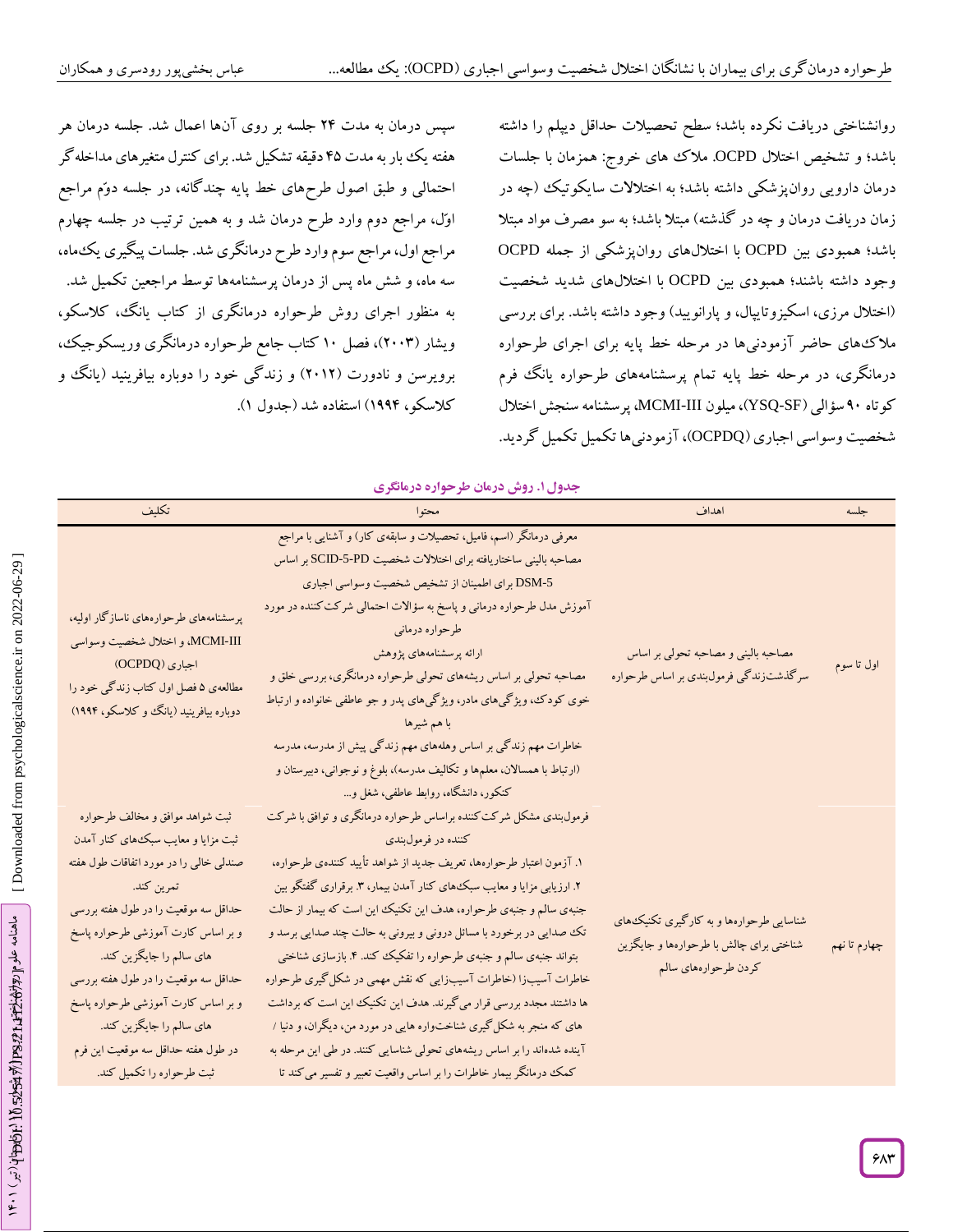| تكليف                                                                                                                                                                                                    | محتوا                                                                                                                                                                                                                                                                                                                                                                                                    | اهداف                                                                                                                                                                                                                                                                                     | جلسه                              |
|----------------------------------------------------------------------------------------------------------------------------------------------------------------------------------------------------------|----------------------------------------------------------------------------------------------------------------------------------------------------------------------------------------------------------------------------------------------------------------------------------------------------------------------------------------------------------------------------------------------------------|-------------------------------------------------------------------------------------------------------------------------------------------------------------------------------------------------------------------------------------------------------------------------------------------|-----------------------------------|
|                                                                                                                                                                                                          | شناختوارههای فرد آمادهی تغییر شوند)، ۵. تدوین و ساخت کارتهای<br>آموزشی و ۶. تکمیل فرم ثبت طرحواره                                                                                                                                                                                                                                                                                                        |                                                                                                                                                                                                                                                                                           |                                   |
| تمرین صندلی خالی<br>تمرین شناسایی نیازههای برآورده نشده در<br>موقعیتهای اکنونی و تمرین در بیان نیازها<br>نوشتن نامه به والدين و خواندن با صداى<br>بلند ابتدای جلسهی بعدی نامه و در مورد آن<br>صحبت میشود | ۱. تصویرسازی رویدادهای آسیبزا و بازسازی هیجانی خاطرات.۲. تکنیک چند<br>صندلی، ۳. آموزش بیمار در جهت برآورده کردن نیازهای خود به نحو بهتر<br>۴. نوشتن نامه به منشأ طرحواره.                                                                                                                                                                                                                                | برانگیختن هیجانهای مرتبط با طرحوارههای<br>ناسازگار اولیه و باز والدینی بیمار به منظور بهبود<br>هیجانها و ارضاء نسبی نیازهای برآورده نشدهی<br>کو د کی.                                                                                                                                     | دهم تا<br>هجدهم                   |
| تمرین بر اساس رفتارهای بر خلاف سبک<br>های کنارآمدن<br>مثل نهایتخواهی، ابراز هیجان، خساست،<br>تفیض نقش، تفریح کردن، دور شدن از<br>پر کاري                                                                 | ۱. دفترچه یادداشت موقعیت.شکل آفرین بین جلسات، ۲. تصویرسازی موقعیت<br>های مشکل آفرین، ۳. پی بردن به ریشههای تحولی رفتارها در دوران کودکی و<br>ربط دادن رفتارهای اکنونی به گذشته، ۴. تکنیک چند صندلی؛ جنبههای سالم و<br>ناسالم طرحواره و سبک های مقابلهای، ۵. کارت آموزشی، ۶. بازسازی<br>تصویرسازی ذهنی و ایفای نقش، ۷. آموزش رفتارهای سالم، و ۸ تأکید و<br>پافشاری بر انتخابهای سالم و ایجاد تغییرات مهم. | ساختار شکنی رفتاری. ترغیب بیماران برای رها<br>کردن سبک های مقابلهای ناسازگار و تمرین<br>رفتارهای مقابلهای کارآمد به منظور ارضاء نیاز<br>های هیجانی اساسی. در این مرحله لیستی از<br>رفتارهای مشکل آفرین که در طی جلسات بیرون<br>آمده است را دستهبندی کرده با مجموعهای از<br>تکنیکها میشود. | جلسه نوزدهم<br>تا بیست و<br>چهارم |

# **ب( ابزار**

ラン

، تابستان)تیر( 112

، شماره 21

ماهنامه علوم روانشناختی، دوره

پرسشنامه بالینی چند محوری میلون (MCMI-III): این پرسشنامه توسط تئودور میلون، روانشناس بالینی و شخصیت در سال 1977 بر اساس نظریه زیستی – روانی – اجتماعی تهیه شده است. و در سال ۱۹۹۰ در آن تجدیدنظر کرد. MCMI-III یک ابزار خودسنجی ۱۷۵ سئوالی با گزینه های بلی / خیر و دارای ۲۴ مقیاس بالینی و ۴ شاخص روایی است. از مجموع این 24 مقیاس، 14 مقیاس آن به سنجش الگوهای بالینی شخصیت براساس محور دو DSM-IV میپردازد و ۱۰ مقیاس دیگر نشانگان بالینی را براساس محور یک میسنجند. نقطههای برش 75 تا 85 به عنوان الگوها و سبکهای شخصیتی و نقطه برش 85 به باال به عنوان نشانهی الگوهای بالینی شخصیت به شمار میروند. میلون و همکارانش در مجموع قابلیت اعتماد آزمون را ۰/۷۸ بدست آوردند. در ضمن روایی آزمون در مقایسه با آزمون MMPI مورد ارزیابی قرار گرفت که میزان همبستگی این دو آزمون از ۰/۷۵ به بالا گزارش شده است. روایی تشخیصی مقیاس های میلون–۴ توان پیش بینی مثبت، منفی و کل بالایی گزارش داد. توان پیش بینی مثبت<br>مقیاسها در دامنهی ۰/۹۲ تا ۰/۹۸ توان پیش بینی منفی مقیاسها از ۰/۹۳ تا ۰/۹۹ کزارش نمود. و توان تشخیص کل مقیاسها در دامنهی ۰/۵۸ تا نشان داد. همچنین روایی آزمون از طریق روش همسانی درونی 6 /82

محاسبه شده و ضریب آلفای کرونباخ مقیاسها در دامنهی ۰/۹۵ تا ۰/۹۷<br>گزارش کرد (فتحی آشتیانی، ۱۳۸۸).

پرسشنامه طرحوارههای ناسازگار اولیه یانگ فرم کوتاه ۹۰ سؤالی (-YSQ SF): این پرسشنامه 96 ماده دارد و 18 طرحوارهی ناسازگار اولیه را ارزیابی می کند. والر و همکاران قابلیت اعتماد این پرسشنامه به شیوهی آلفای<br>کرونباخ برای کل آزمون را ۱٬۹۶ و برای خرده مقیاسهای بزرگتر از ۱٬۸۰ گزارش کردهاند. آهی (۵۴) نیز دریافت که قابلیت اعتماد تمام خرده مقیاسهای این پرسشنامه به شیوهی آلفای کرونباخ بزرگتر از ۰/۷۲ و به شیوه بازآزمایی، بزر کتر از ۰/۷۶ است. در پژوهش صدوقی نیز اعتبار تمام 6 /96 خردهمقیاسهای این پرسشنامه به شیوهی آلفای کرونباخ در دامنهی – ۰/۶۲ قرار کرفت (یوسفزاده، طالبی، نشاطوست، ۱۳۹۶). در پژوهش حاضر نیر در یک نمونه مقدماتی ۱۰۰ نفره آلفای کرونباخ ۰/۷۴ – ۰/۹۱ بدست آمد.

پرسشنامه سنجش اختالل شخصیت وسواسی اجباری )OCPDQ): این پرسشنامه دارای ۸۰ سؤال است که ۸ ملاک اشتغال ذهنی با جزئیات، بی نقصگرایی، تخصیص وقت بیش از اندازه به کار، با وجدان بودن، احتکار، بیمیلی نسبت به به واگذار کردن کارها، خساست و انعطافناپذیری را می سنجد. این پرسشنامه دارای مقیاس صحیح و غلط میباشد. در پژوهش مارتوکویچ )منتظری، نشاطدوست، عابدی، و عابدی، 2614( این پرسشنامه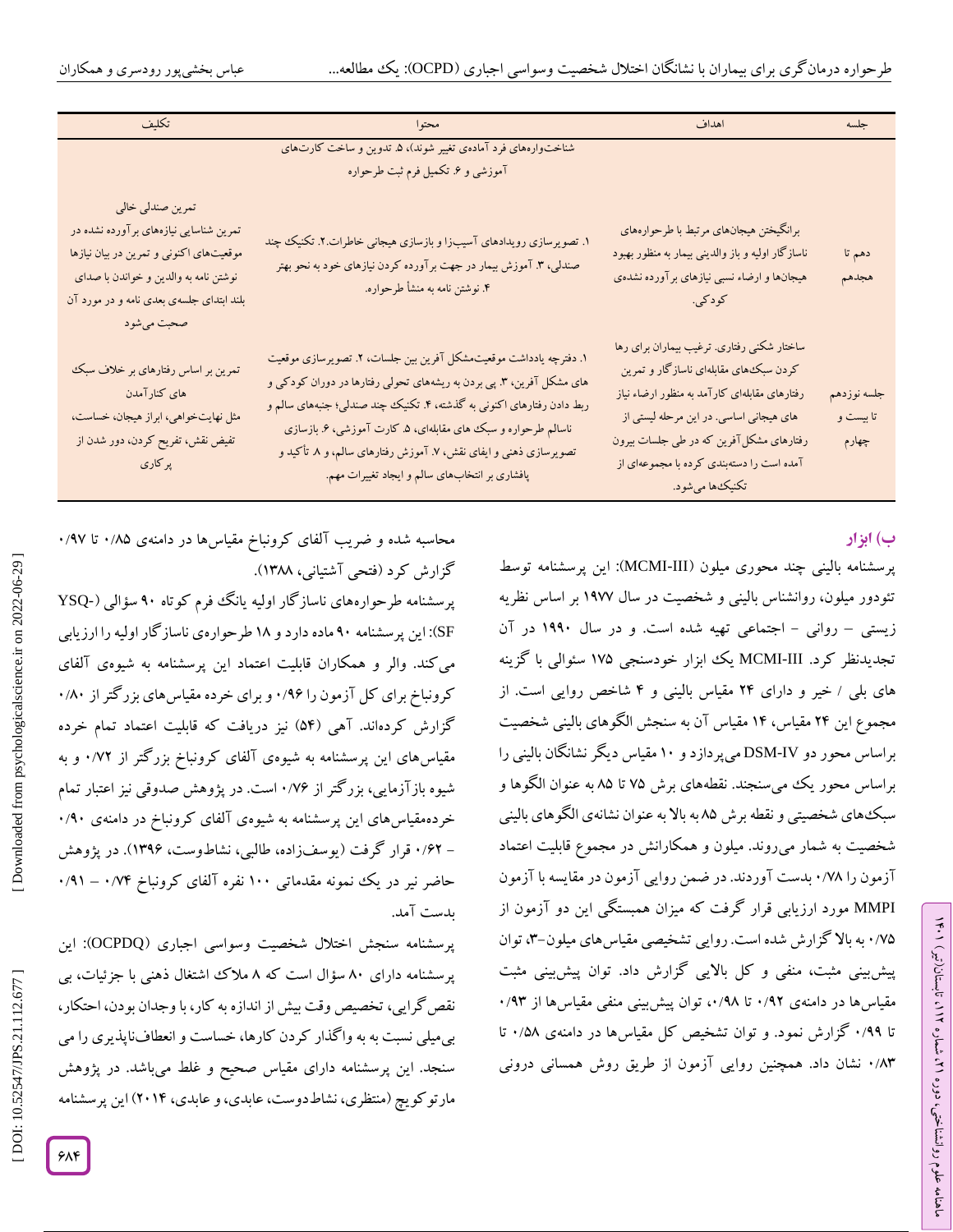دارای سطح قابلیت اعتماد و با آلفای کرنباخ (۰/۸۲) به دست آمده است. ضریب قابلیت اعتماد این پرسشنامه پس از اجرا بر روی یک نمونه مقدماتی ایرانی ۶۰ نفره، ۰/۸۹ به دست آمد که نشان دهندهی پایایی خوب آن است. در پژوهش حاضر نیر در یک نمونه مقدماتی ۱۰۰ نفره آلفای کرونباخ ۱۸۶ بدست آمد.

### **یافتهها**

همانند اکثر طرحهای تک موردی نخستین روش تحلیل نتایج بدست آمده<br>در پژوهش، استفاده از روش استاندارد ترسیم دیداری یا چشمی بود. همچنین ازروش شاخص تغییر پایا )RCI )جیکوبسون، فولتی و رونستروف (۱۹۸۴) با فرمول اصلاح شده کریستنسن و مندوزا برای محاسبهی تغییر آماری معنادار نمرات استفاده شد. برای بررسی بهبودی یا تغییر بالینی معنادار یا سنجش پیشرفت مراجعان در تغییر متغیرهای آماجی علاوه بر در نظر گرفتن نقطهی برش ابزارها از روش درصد بهبودی نیز استفاده گردید.

**شناختی مراجعین تحت درمان بر حسب سن، های جمعیت یژگی . و جدول2 تحصیالت، و وضعیت تأهل جنسیت،**

| شغل           | تحصيلات       | مراجع سن جنسيت وضعيت تأهل |            |  |
|---------------|---------------|---------------------------|------------|--|
| مهندس         | كارشناسي ارشد | مجرد                      | اول ٣٣ زن  |  |
| استاد دانشگاه | د کتری        | مطلقه                     | دوم ۴۳ زن  |  |
| بهداشت محيط   | کارشناسی ارشد | مجرد                      | سوم ۳۲ مرد |  |

همانطور که در جدول ۲ مشاهده میشود دو نمونه از سه نفر زن و یکی مرد میباشد. سن مراجع اول ،22 دوم 42 و نفر سوم 22 سال است. تحصیالت دو نفر کارشناسی ارشد و دیگری دکتری میباشد یکی از افراد مطلقه و مابقی مجرد و شاغل هستند.

نتایج جدول ۳ نشان میدهد شاخص تغییر پایا بعد از مرحله درمان به ترتیب در مراجعین برابر با (۷/۰۸– ، ۶/۷۸– ، RCI= –۶/۵۵) و بعد از پیگیری (۰٫۵۸۵– ، ۵/۶۴– RCI= -۶/۵۸) میباشد (مقدار شاخص تغییر پایای بدست آمده از مقدار Z یعنی ۱/۹۶ بالاتر بوده و در سطح ۲٬۰۵–P< معنادار است). همچنین درصد بهبودی پس از درمان در مقایسه با خط پایه به ترتیب<br>مراجعین ۵۵٪، ۵۴٪، و ۴۹٪ و بعد از پیگیری برابر با ۵۶٪، ۵۴٪، و ۴۷٪ میباشد، که نشاندهندهی تأثیر مطلوب درمان در بهبود نشانگان اختالل شخصیت وسواسی است و یافتهها از نظر آماری و بالینی معنادار میباشد. در نمودار مربوط به این بیمار نمرات پرسشنامه OCPDQ در غیاب مداخله

درمانی پایدار بوده و تغییری در نمرات دیده نمیشود اما با شروع درمان نمرات کاهش داشته و این روند تا آخر درمان ادامه دارد. در مرحله پیگیری نیز در مقایسه با مرحله خط پایه سطح نمرات پایین است.

#### **شاخص درصد بهبودی و شاخص تغییر پایا در OCPD . نمرات و جدول3**

| مراجع سوم                     | مراجع دوم                     | مراجع اول                | فرايند درمان          |
|-------------------------------|-------------------------------|--------------------------|-----------------------|
| <b>٣٩٨</b>                    | rr9F                          | ۴۱۴                      | خط پايه اول           |
| 499                           | ٣٩٠                           | ۴۱۶                      | خط پایه دوم           |
| r9V                           | ۳۹۲                           | $\overline{\phantom{0}}$ | خط پايه سوم           |
| ٣٩V                           | $\equiv$                      | $\overline{\phantom{0}}$ | خط پايه چهارم         |
| <b>٣٩٧</b>                    | ٣٩٢                           | ۴۱۵                      | ميانگين مرحله خط پايه |
| 499                           | ۳۹۲                           | ۴۱۴                      | جلسه اول              |
| ٣V٣                           | ٣۶۵                           | ٣٩.                      | جلسه پنجم             |
| <b>٣۴٩</b>                    | $\mathbf{r} \cdot \mathbf{r}$ | ۳۶۵                      | جلسه دهم              |
| ۳۰۱                           | 266                           | ٢٧.                      | جلسه پانزدهم          |
| ۲۶۳                           | ٢١٢                           | ۲۳۱                      | جلسه بيستم            |
| $\mathbf{y} \cdot \mathbf{r}$ | <b>IV9</b>                    | ۱۸۴                      | جلسه بیست و چهارم     |
| ۳۱۴/۱۶                        | <b>YA910</b>                  | ۳۰۹                      | میانگین مرحله درمان   |
| $-V/\cdot \Lambda$            | $-9/NA$                       | $-9/00$                  | شاخص تغيير پايا (RCI) |
| 7.59                          | 7.08                          | 7.00                     | درصد بهبودي           |
|                               | 1.07199                       |                          | درصد بهبودي كلي       |
| $\mathbf{Y} \cdot \mathbf{Q}$ | 1 <sup>V</sup>                | ۱۸۴                      | پیگیری یک ماهه        |
| ٢١.                           | 11                            | ١٨۵                      | پیگیری سه ماهه        |
| ۲۱۳                           | ۱۸۱                           | ۱۸۰                      | پیگیری شش ماهه        |
| Y.9/TT                        | 11.199                        | ۱۸۳                      | ميانگين مرحله پيگيري  |
| $-\frac{6}{10}$               | $-0.199$                      | -6108                    | شاخص تغيير پايا (RCI) |
| 7.5V                          | 7.08                          | 7.09                     | درصد بهبودي           |
|                               | 757/۳۳                        |                          | درصد بهبودي كلي       |

**( نشاندهنده تغییر کاهشی نمرات میباشد. \*عالمت منفی )-**



**نمرات نشانگان اختالل شخصیت وسواسی . فرآیند تغییر نمودار1**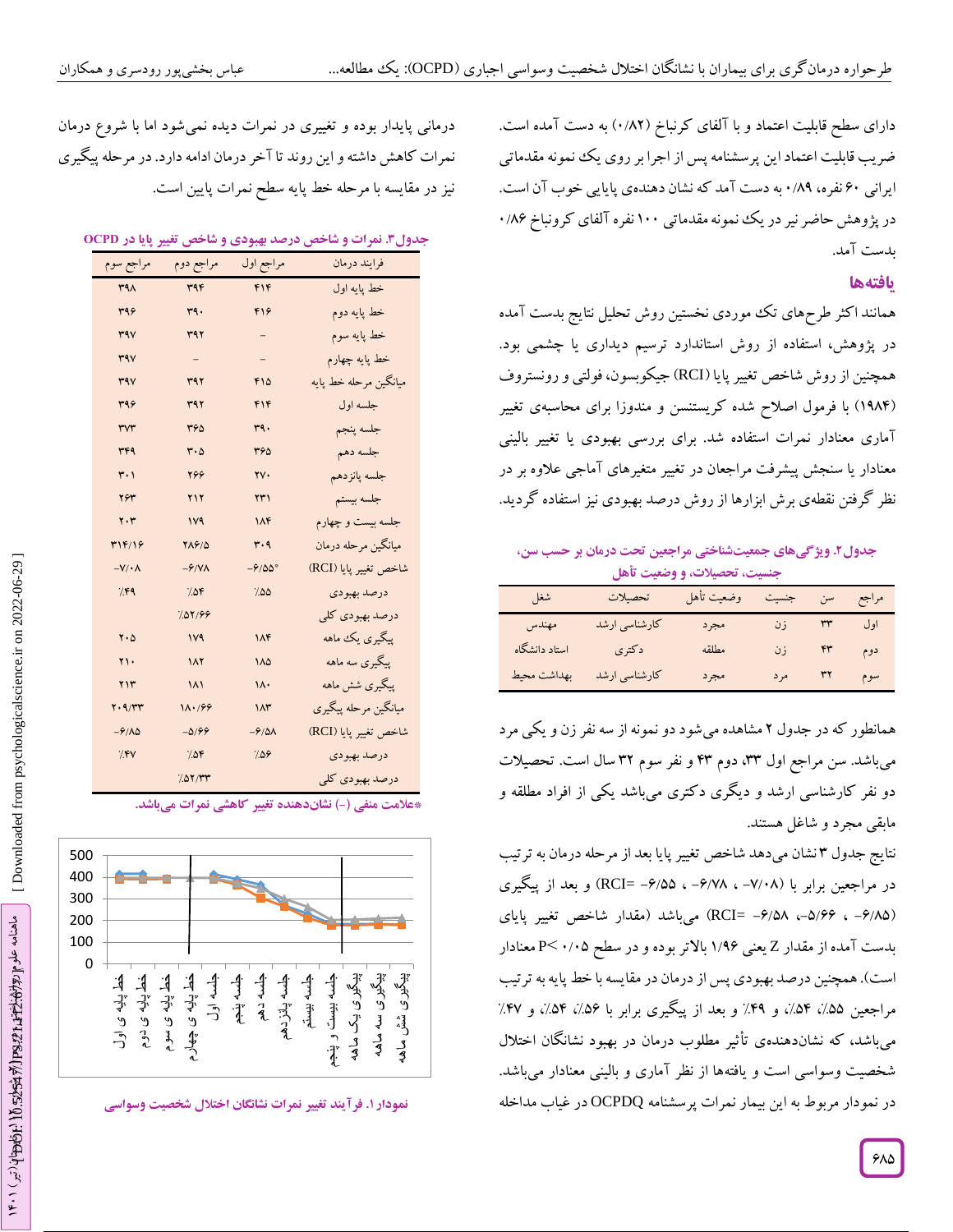| (MCMI                  |                                   |           | وسواسی در پرسشنامه بالینی چند محوری میلون |
|------------------------|-----------------------------------|-----------|-------------------------------------------|
| مراجع سوم              | مراجع دوم                         | مراجع اول | فرايند درمان                              |
| ۹۳                     | $\Lambda$ ٩                       | 111       | خط پايه اول                               |
| ۹۳                     | $\lambda\lambda$                  | 111       | خط پایه دوم                               |
| ۹۳                     | $\lambda\lambda$                  | -         | خط پايه سوم                               |
| ۹۳                     | -                                 | -         | خط پایه چهارم                             |
| ۹۳                     | $\Lambda\Lambda/\Upsilon\Upsilon$ | 111       | ميانگين مرحله خط پايه                     |
| ۹۳                     | $\lambda\lambda$                  | 111       | جلسه اول                                  |
| ۴٣                     | $r_0$                             | FA        | جلسه بیست و چهارم                         |
| ٧٢                     | 91/0                              | V9/6      | میانگین مرحله درمان                       |
| $-F/V$                 | $-F/Y$                            | $-F/yr^*$ | شاخص تغيير پايا (RCI)                     |
| 7.04                   | 7.9.                              | 7.0V      | درصد بهبودي                               |
|                        | 7.0919                            |           | درصد بهبودي كلي                           |
| ۴٣                     | ٣٨                                | FA        | پیگیری یک ماهه                            |
| ۴٢                     | ۴.                                | ۵۰        | پیگیری سه ماهه                            |
| ۴۴                     | ۴.                                | ۵۰        | پیگیری شش ماهه                            |
| $\mathsf{r}\mathsf{r}$ | T9/TT                             | F9/TT     | میانگین مرحله پیگیری                      |
| $-F/Y$                 | $-F/rr$                           | $-F/FT$   | شاخص تغيير پايا (RCI)                     |
| 7.04                   | 7.00                              | 7.00      | درصد بهبودي                               |
|                        | 7.08                              |           | درصد بهبودي كلي                           |

#### **شاخص درصد بهبودیو شاخص تغییر پایا در اختالل شخصیت نمرات و . جدول4 )MCMI وسواسی در پرسشنامه بالینی چند محوری میلون )III-**

**( نشاندهنده تغییر کاهشی نمرات میباشد. \*عالمت منفی )-**

جدول ۴ نشان میدهد شاخص تغییر پایا بعد از مرحله درمان به ترتیب در مراجعین برابر با (۴/۷۳–۱۴/۷۱۔–RCI) RCI) و بعد از پیگیری (۴/۶۲– ،۴/۳۳–RCI) (RCI= –۴/۷۱) میباشد (مقدار شاخص تغییر پایای بدست آمده از مقدار Z یعنی ۱/۹۶ بالاتر بوده و در سطح ۲۰/۰۵ × P معنادار است). همچنین ، درصد بهبودی پس از درمان در مقایسه با خط پایه به ترتیب مراجعین %57 ۶۰٪، و ۵۳٪ و بعد از پیگیری برابر با ۵۵٪، ۵۵٪، و ۵۳٪ میباشد، که نشان دهندهی تأثیر مطلوب درمان در بهبود نشانگان اختالل شخصیت وسواسی است و یافتهها از نظر آماری و بالینی معنادار میباشد. در نمودار مربوط به این بیمار نمرات پرسشنامه MCMI-III در غیاب مداخله درمانی پایدار بوده و تغییری در نمرات دیده نمیشود اما با شروع درمان نمرات کاهش داشته و این روند تا آخر درمان ادامه دارد. در مرحله پیگیری نیز در مقایسه با مرحله خط پایه سطح نمرات پایین است.

ラン

، تابستان)تیر( 112

، شماره 21

ماهنامه علوم روانشناختی، دوره

نمودار ۲ فرآیند تغییر نمرات پرسشنامه بالینی چند محوری میلون (-MCMI در طرحواره درمانگری را نشان میدهد. )III



**نمودار ۲. فر آیند تغییر نمرات نشانگان آختلال شخصیت وسواسی** 

نمودار ۳، فرآیند تغییر نمرات پرسشنامه طرحوارههای ناسازگار اولیه YSQ )در طرحواره درمانگری را نشان میدهد. -SF (



**طرحواره های ناسازگار اولیه . نمودار3**

جدول ۵ و ۶ نشان میدهد شاخص تغییر پایا بعد از مرحله درمان به ترتیب در مراجعین برابر با (۳/۴۲–۳/۴۲–۲/۴۷– RCI=) و بعد از پیگیری (۳/۳۲–۳/۵۲–۲/۵۲– RCI) میباشد (مقدار شاخص تغییر پایای بدست آمده از مقدار Z یعنی ۱/۹۶ بالاتر بوده و در سطح ۲۰/۰۵ >P معنادار است). همچنین درصد بهبودی پس از درمان در مقایسه با خط پایه به ترتیب<br>مراجعین ۵۷٪، ۶۰٪، و ۵۳٪ و بعد از ییگیری برابر با ۵۹٪، ۶۱٪، و ۵۴٪ میباشد، که نشاندهندهی تأثیر مطلوب درمان در بهبود نشانگان اختالل شخصیت وسواسی است و یافتهها از نظر آماری و بالینی معنادار میباشد. در نمودار مربوط به این بیمار نمرات پرسشنامه طرحوارههای ناسازگار اولیه YSQ )در غیاب مداخله درمانی پایدار بوده و تغییری در نمرات دیده -SF ( نمیشود اما با شروع درمان نمرات کاهش داشته و این روند تا آخر درمان ادامه دارد. در مرحله پیگیری نیز در مقایسه با مرحله خط پایه سطح نمرات پایین است.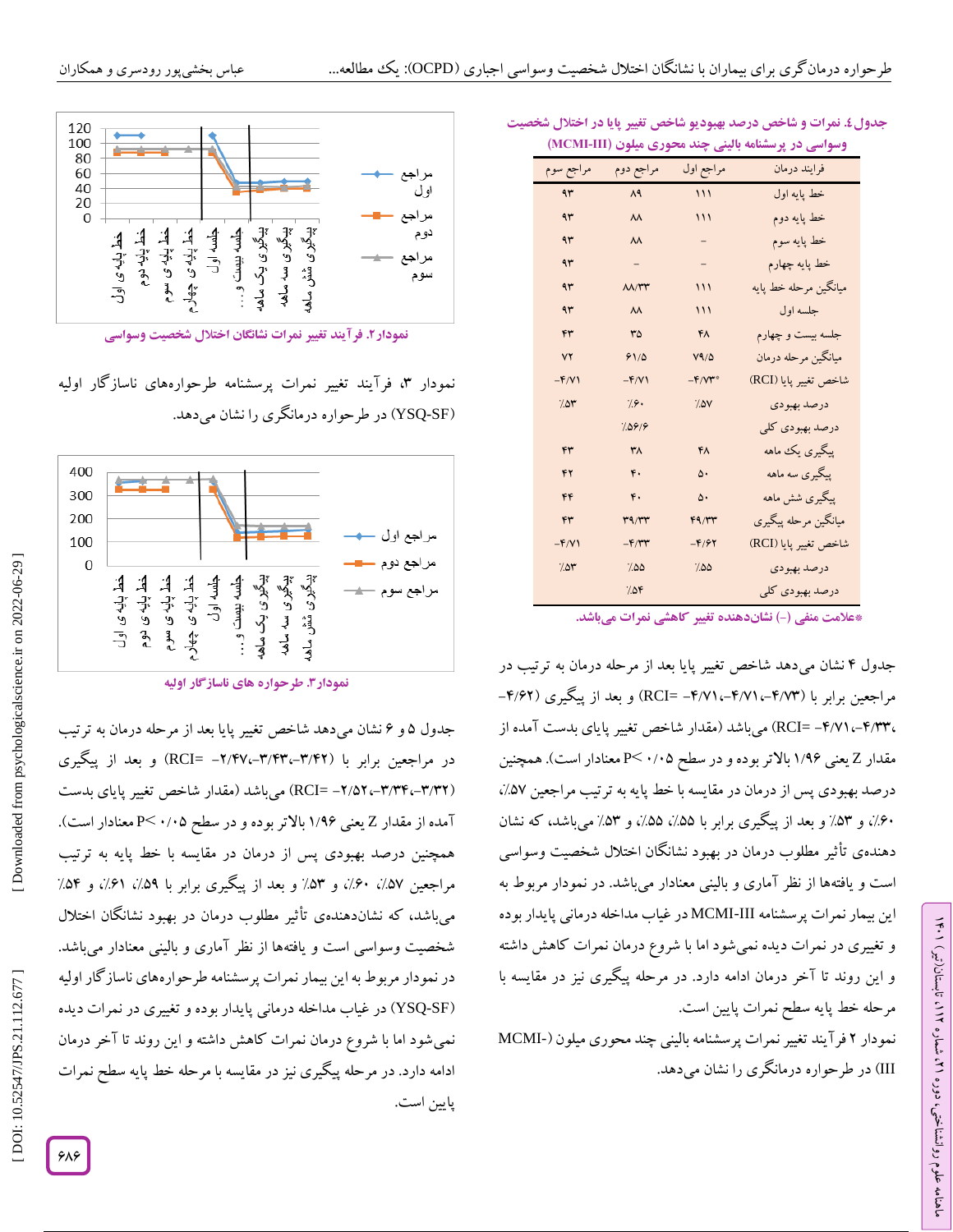| ميزان            | شاخص                     | ميانگين                       | جلسه ٢۴          | جلسه اول               | ميانگين                                                             |                     | خط پايه                |                      | حوزههاي طرحواره    | آزمودنبى                    |     |
|------------------|--------------------------|-------------------------------|------------------|------------------------|---------------------------------------------------------------------|---------------------|------------------------|----------------------|--------------------|-----------------------------|-----|
| بهبودي           | تغير پايا                | خط يايه                       |                  |                        | خط پایه                                                             | چهارم               | سوم                    | دوم                  | اول                |                             |     |
| 7.9A             | $\equiv$                 | $F1/\Delta$                   | $\mathbf{y}$ .   | $\gamma$               | 94/0                                                                |                     |                        |                      | $\gamma$           | بریدگی و طرد                |     |
| 7.91             | $\equiv$                 | $\mathsf{r}'$                 | $\mathsf{v}$     | 60                     | $FF/\Delta$                                                         |                     | $\qquad \qquad -$      | 60                   | $\mathfrak{r}$     | خودگرداني و عملكرد مختل     |     |
| 7.0 <sub>A</sub> | $\qquad \qquad -$        | $Y \cdot / \Delta$            | $\gamma$         | 29                     | 29                                                                  |                     | $\qquad \qquad -$      | 29                   | ۲۹                 | محدوديتهاى مختل             | اول |
| 708              | $\overline{\phantom{a}}$ | 94/0                          | $\mathfrak{r}$ . | $\Lambda V$            | $\Lambda\rm{V}$                                                     |                     | $\qquad \qquad -$      | $\lambda\lambda$     | $\lambda$ ۶        | ديگر جهت.ندي                |     |
| 7.81             |                          | 90/0                          | ۵٣               | $14\pi$                | 119/0                                                               |                     | $\equiv$               | $14\pi$              | 150                | گوش به زنگی بیش از حد       |     |
| 7.9.             | $-\mathbf{r}/\mathbf{r}$ | ۲۵۲                           | 147              | ٣۶٢                    | $T\Delta 9/ \Delta$                                                 |                     | $\qquad \qquad -$      | ٣۶٣                  | 309                | نمره کل طرحوارههای ناسازگار |     |
| 7.09             | $\overline{\phantom{a}}$ | $YY/\Delta$                   | YF               | $\mathcal{F}\setminus$ | 54                                                                  |                     | $\gamma$               | 54                   | $\gamma$           | بریدگی و طرد                |     |
| 7.94             | $\overline{\phantom{a}}$ | $Y\mathcal{G}$                | $\mathcal{N}$    | $\mathsf{r}\wedge$     | $\mathbf{r} \mathbf{v}/\mathbf{r}$                                  | $\qquad \qquad -$   | $\mathsf{r}\mathsf{v}$ | $\mathsf{r}_\Lambda$ | $\mathsf{r}\wedge$ | خودگرداني و عملكرد مختل     |     |
| 7.94             | $\equiv$                 | $\mathbf{y}$                  | $\mathcal{N}$    | $\tau\tau$             | $\mathbf{r} \mathbf{y}/\mathbf{r}$                                  |                     | rr                     | rr                   | $\tau\tau$         | محدوديت هاى مختل            |     |
| 79.              | $\overline{\phantom{a}}$ | ۵۱                            | ۲۹               | vr                     | YY                                                                  |                     | YY                     | YY                   | ٧٢                 | ديگر جهتمندي                | دوم |
| 7.9V             | $\qquad \qquad -$        | $\Lambda \cdot / \Delta$      | $\mathfrak{r}$ . | 111                    | 17.79                                                               |                     | 111                    | 111                  | 11.                | گوش به زنگی بیش از حد       |     |
| 7.94             | $-\mathbf{r}/\mathbf{r}$ | 777                           | 119              | ٣٢٥                    | $rr\delta$                                                          | $\qquad \qquad -$   | ٣٢٥                    | 374                  | 374                | نمره کل طرحوارههای ناسازگار |     |
| 7.51             | $\overline{\phantom{a}}$ | $FY/\Delta$                   | $r\Delta$        | ۶.                     | $\Delta\Lambda/\Upsilon\Delta$                                      | ۶.                  | ۵٨                     | ۵٧                   | $\Delta \Lambda$   | بریدگی و طرد                |     |
| 7.57             | $\equiv$                 | $\mathbf{r} \cdot \mathbf{0}$ | $\mathbf{y}$     | ٣٩                     | T9/V0                                                               | F.                  | $\mathfrak{r}$ .       | $\mathfrak{r}$ .     | r <sub>9</sub>     | خودگرداني و عملكرد مختل     |     |
| 7.5.             | $\equiv$                 | YF                            | $\lambda$        | $\mathbf{r}$ .         | $Y\Lambda/Y\Delta$                                                  | $\mathsf{Y}\Lambda$ | YV                     | 29                   | 79                 | محدوديت هاى مختل            |     |
| 7.94             | $\equiv$                 | 56                            | $r\Delta$        | 4r                     | 91/0                                                                | $\mathcal{A}$       | 97                     | ٩.                   | 4r                 | ديگر جهت.ندي                | سوم |
| 7.0V             | $\equiv$                 | 1.0/0                         | $\gamma$ ۳       | 141                    | 10.70                                                               | 10.                 | 10.                    | 10 <sup>4</sup>      | 149                | گوش به زنگی بیش از          |     |
| 707              | $-Y/ry$                  | <b>YV1/4</b>                  | $1\gamma$        | $\mathsf{rv}\cdot$     | <b>٣۶٨/٢٥</b>                                                       | 399                 | <b>٣۶٧</b>             | 399                  | ٣۶٨                | نمره كل طرحواره             |     |
| 7.09             |                          |                               |                  |                        | بهبودی کلی سه مراجع با طرحواره درمانگری در نمره کل پرسشنامه طرحواره |                     |                        |                      |                    |                             |     |

### **و شاخص تغییر پایا در حوزههای طرحوارههای ناسازگار اولیه شاخص درصد بهبودی . نمرات و جدول5**

**و شاخص تغییر پایا در پیگیری درمان شاخص درصد بهبودی . نمرات و جدول0**

|              |                          |                         | $1.32 \pm 0.00$<br>$\sim$ $\sim$ $\sim$ |                                                    | $\tilde{\phantom{a}}$<br>$\cdot$ |                 |          |
|--------------|--------------------------|-------------------------|-----------------------------------------|----------------------------------------------------|----------------------------------|-----------------|----------|
| ميزان بهبودي | شاخص تغير پايا           | ميانگين پيگيري          | پیگیری ۶ ماهه                           | پیگیری ۳ ماهه                                      | پیگیری ۱ ماهه                    | حوزههاي طرحواره | آزمودنبى |
| 7.90         |                          | Y1/9                    | YY                                      | $\mathbf{Y}$                                       | $\Upsilon$                       | حوزه يک         |          |
| 7.97         |                          | $\mathsf{v}$            | $\mathsf{V}$                            | $\mathsf{N}$                                       | $\mathsf{N}$                     | حوزه دوم        |          |
| 7.07         |                          | 11/9                    | $\sqrt{2}$                              | $\mathcal{N}$                                      | $\mathcal{N}$                    | حوزه سوم        |          |
| 7.04         |                          | F1                      | $\mathsf{Fr}$                           | $\mathfrak{r}$ .                                   | $\mathfrak{r}$ .                 | حوزه چهارم      | اول      |
| 7.09         |                          | $\Delta\Delta/\Upsilon$ | $\Delta \mathcal{F}$                    | $\Delta\Delta$                                     | $\Delta\Delta$                   | حوزه پنجم       |          |
| 7.09         | $-\tau/\tau\tau$         | $1F\Lambda/F$           | 10 <sup>r</sup>                         | 14V                                                | 149                              | نمره گل         |          |
| 7.09         |                          | YF/F                    | 79                                      | YF                                                 | YF                               | حوزه يک         |          |
| 7.84         |                          | $\mathcal{N}$           | $\mathcal{N}$                           | $\mathcal{N}$                                      | $\mathcal{N}$                    | حوزه دوم        |          |
| 7.0V         |                          | 1F/Y                    | $\mathcal{N}$                           | 16                                                 | $\mathcal{N}$                    | حوزه سوم        |          |
| 7.81         |                          | $\mathsf{Y}\wedge$      | $\mathsf{Y}\Lambda$                     | $\mathsf{Y}\wedge$                                 | $\mathsf{Y}\Lambda$              | حوزه چهارم      | دوم      |
| 7.94         |                          | FT/9                    | $\mathfrak{r} \mathfrak{r}$             | $\mathfrak{r}$                                     | $\mathfrak{r}$                   | حوزه پنجم       |          |
| 7.81         | $-\mathbf{r}/\mathbf{r}$ | 179/9                   | 128                                     | 179                                                | 117                              | نمره گل         |          |
| 7.89         |                          | $\mathbf{r} \mathbf{y}$ | $\mathsf{r}_1$                          | rr                                                 | rr                               | حوزه يک         |          |
| 7.80         |                          | $Y1/\mathfrak{r}$       | $\mathbf{y}$                            | $\mathbf{y}$ .                                     | $\Upsilon$                       | حوزه دوم        |          |
| 7.59         |                          | $1/\tau$                | $\lambda$                               | 19                                                 | $\lambda$                        | حوزه سوم        |          |
| 19.          |                          | $\mathsf{r}\mathsf{v}$  | $\mathsf{r}\mathsf{v}$                  | $\mathsf{rv}$                                      | $\mathsf{rv}$                    | حوزه چهارم      | سوم      |
| 7.0A         |                          | 9.7                     | ۶.                                      | ۶.                                                 | $\mathcal{F}\setminus$           | حوزه پنجم       |          |
| 7.08         | $-Y/\Delta Y$            | 199/T                   | 189                                     | 169                                                | $\mathsf{iv}$                    | نمره گل         |          |
| 7.0A         |                          |                         |                                         | بهبودی کلی سه مراجع با طرحواره درمانگری در نمره کل |                                  |                 |          |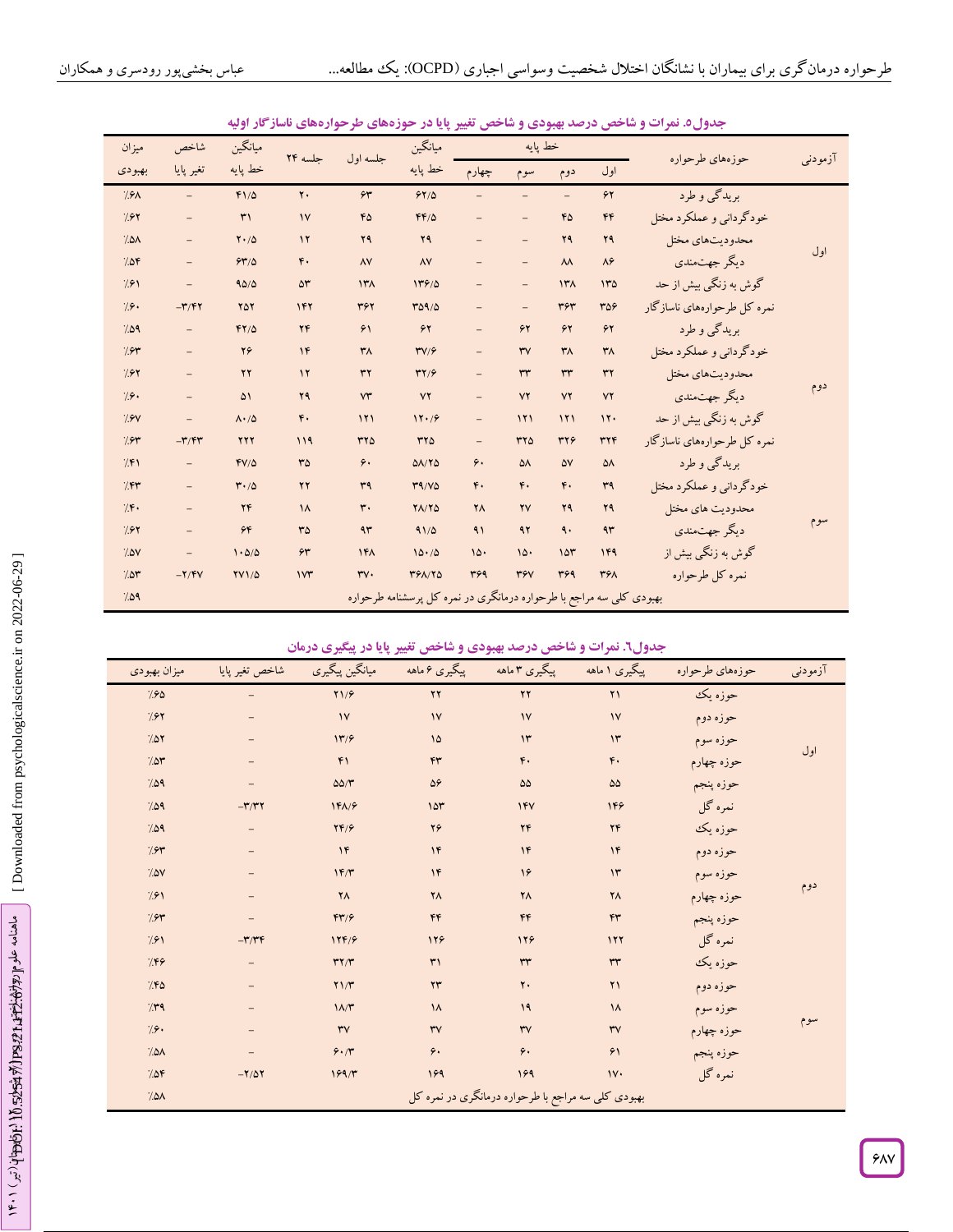# **ی نتیجهگیر بحث و**

پژوهش حاضر با هدف تعیین اثربخشی طرحواره درمانگری بر نشانگان اختالل شخصیت وسواسی اجباری انجام شد. یافتهها نشان داد که طرحواره درمانگری بر کاهش نشانههای اختالل *OCPD* مؤثر است. نتایج به دست آمده با پژوهشهایی که نشان میدهند طرحواره درمانگری در کاهش نشانگان اختلال شخصیت مؤثر می باشد از جمله فارل، شاو، و وبر (۲۰۰۹)، بمستین و همکاران )2612( جاکوب و آرنتز )2612(، منتظری، نشاط دوست، عابدی، و عابدی )2614(، بامیلز، ایورس، اسپینهون، و آرنتز (۲۰۱۴)، ارنتز (۲۰۱۲)، ویرتمن و آرنتز (۲۰۰۷)، دومن (۲۰۱۸) همسو می باشد.

بر اساس نظریهی طرحوارهوالدین با ویژگیهای سرد و سختگیر، متمرکز بر معیارهای بالا، با بی|رزش نشان دادن هیجانات (برای نمونه یکی از بیماران در پژوهش حاضر، وقتی در دوران دانشجویی به مادرم گفتم دلم تنگ شده براتون، با حالت تمسخرهآمیز گفت اگه دلتنگ میشی انصراف بده بیا خونه!(، و سرزنشهای نهاییخواهیگرایی مبتنی بر عملکردهای عالی )برای نمونه یکی از بیماران پژوهش حاضر، نمره برای پدرم همیشه بیست بود) منجر به شکل گیری افراد با نشانگان اختلال شخصیت وسواسی اجباری میشوند. در این بافتار تحولی فرد احساسات و نیازهای خود انگیخته را سرکوب میکند تا از قوانین و ارزشهای والدین پیروی کند. بر همین اساس نیاز هیجانی دلبستگی و لذت در فرد آسیب می بیند )یانگ، کالسکو، و ویشار، 2662؛ رودریگر، استیونس، باکمن، 2618(.

نتایج آزمون طرحواره در سه نمونه پژوهش حاضر همسو با با نظریهپردازی طرحواره میباشد. به ترتیب این افراد در حوزه گوش به زنگی افراطی نیاز به دلبستگی و لذت را تجربه نمیکنند، حوزه دیگر جهتمندی که نوع والدگری منجر به از دست رفتن ابراز وجود و کنترل در کودک میشود و در نهایت حوزه طرد و بریدگی که والدین ناکامکنندهی دلبستگی هستند، نمرات باالتری را در پیشآزمون داشتند.

طرحواره درمانگری چهار مسیر همکنش یعنی تکنیکهای شناختی، تجربی (هیجانی)، رفتاری و بینفردی (رابطهی درمانی) را به صورت انعطافپذیری در هرجلسه درمان استفاده میکند )یانگ، کالسکو، و ویشار، ۲۰۰۳؛ رودریگر، استیونس، با کمن، ۲۰۱۸؛ ارنتز، ۲۰۱۲). بیمار پس از اینکه به درک شناختی و هیجانی از مشکالت خود مبتنی بر درک ریشه

های تحولی مبتنی بر روابط اولیه با والدین، همشیرها، مدرسه، محله و فرهنگ و سبک های کنارآمدن در آغاز احتمالاً سازگارانه و اکنون ناسازگار که موجب تداوم طرحوارههای وی شده است وارد جلسههای درمان میشود. مفهومسازی موردی مسیر اعتماد و رابطهی درمانی بین مراجع و درمانگر را فراهم میکند. در واقع مراجع درک هیجانی و شناختی از مسأله را پیدا می کند و این سنگ بنای درمان و ماندن مراجع در فرآیند درمان میشود. میزان ترک درمان بیماران اختالل شخصیت در رویکرد طرحواره درمانگری ۱۰/۱٪ می باشد که در مقایسه با درمانهای دیالکتیک ۲۳٪، درمان مبتنی بر انتقال ۳۴/۹٪، درمان مبتنب بر ذهنیسازی ۲۴/۸٪ تفاوت محسوسی دارد )دیدریچ و وودرهولزر، 2615؛ جاکوب و آرنتز،  $(7.14)$ 

در مرحلهی شناختی بیمار به این نتیجه میرسد که طرحوارههایش چگونه منجر به تجربهی تحریف شدهی واقعیت درون و بیرون میشود. به عنوان نمونه، اگر نهاییخواهی تالش نکنم خوب نیستم، موفق نمیشوم، اگر کارها به دیگران بسپارم کامل انجام نخواهد شد و... با استداللهای شناختی اعتبارشان زیر سؤال میرود. بیمار با بکارگیری تکنیکهای شناختی از جمله اعتبار طرحوارهها، تعریف جدید از شواهد تأییدکنندهی طرحواره، ارزیابی مزایا و معایب سبکهای مفابلهای بیمار، بازسازی شناختی خاطرات آسیبزا فرا میگیرد صدای طرحوارهرا از اکنون و واقعیت متمایز کند. در این مسیر استداللهای جلسات را در کارتهای آموزشی ثبت میکند. کارتهای آموزشی بخشی از شناختواره کمکی در موقعیتهای زندگی برای شکلگیری طرحوارههای سازگار یا ذهنیت بزرگسال سالم به کار میگیرد )یانگ، کالسکو، و ویشار، 2662؛ رودریگر، استیونس، باکمن،  $\lambda$  $($ ,  $\gamma$ ).

بعد از تغییرات شناختی که مراجع با تکنیک۵های شناختی تجربه می کند و با وجود شکلگیری عقالنی طرحواره سازگار و ذهنیت بزرگسال سالم در مسیر مبارزه با طرحوارههای ناسازگار اولیه، در حافظهی هیجانی احساسات مرتبط با خاطرات آسیبزا و احساسهای بدنی، و هیجانات و شناختهای داغ حفظ شده و دست نخورده باقی مانده است. به عنوان نمونه مراجع می گوید میدانم من نمیتوانم کامل نباشم، امکان ندارد زندگی بدون اشتباهی را تجربه کنم. این نقطه از درمان در طرحواره درمانگری بسیار مهم است. اینجاست که باید از تکنیکهای سرد یا شناختی گامی بلند برداشته و با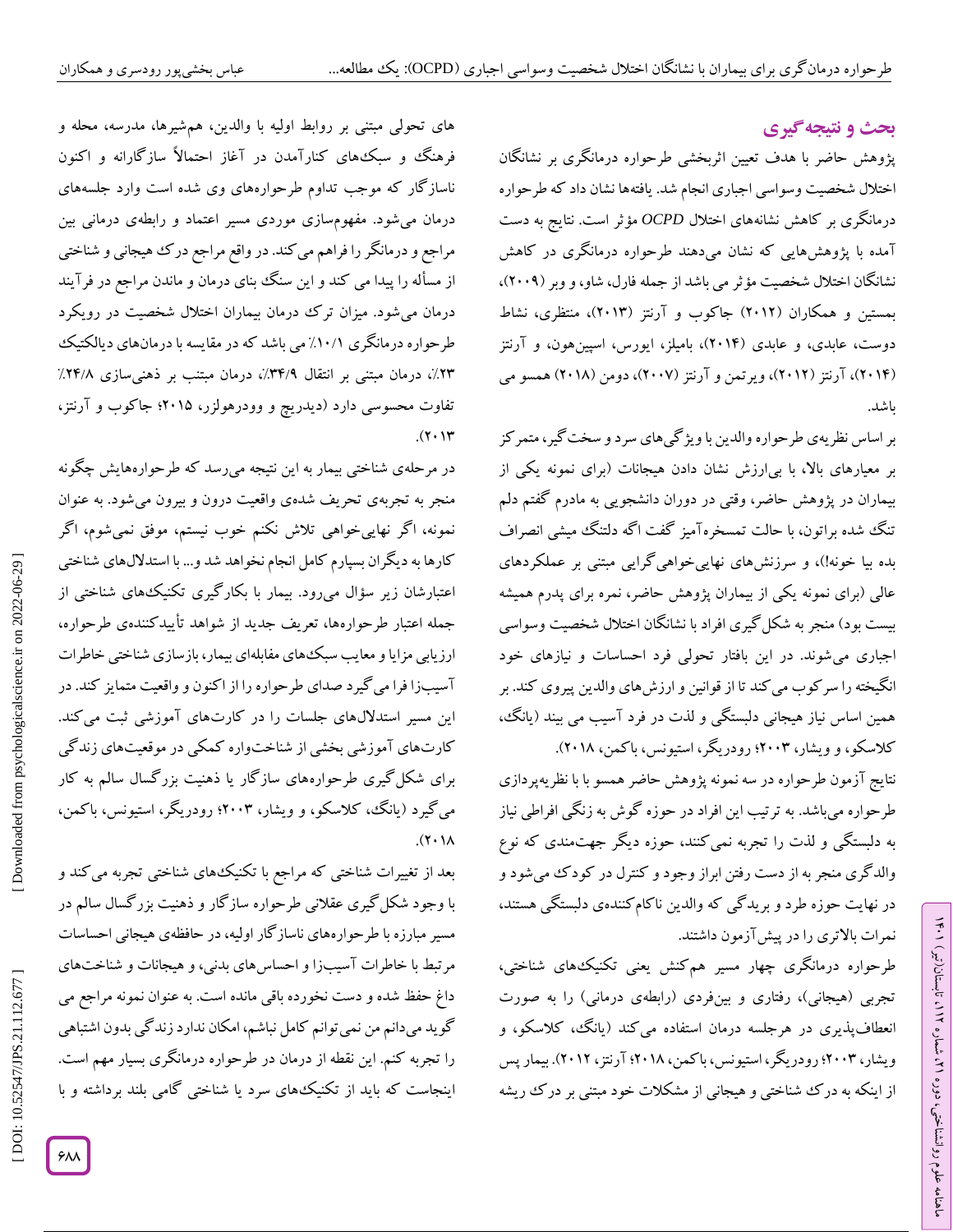فعال کردن حافظهی هیجانی و ایجاد تغییر در طرحوارهای ناسازگار اولیه از طریق تکنیکهای هیجانی را تضمین کنیم. تکنیکهای هیجانی در آغاز حافظهی هیجانی را فعال میکند، این فعال شدگی مجالی را برای اتصال اطالعات جدید مبتنی بر واقعیت و کارآمد را به طرحواره فعال شده میدهد تا در نهایت با حافظه هیجانی یکپارچه گردد. در همین ارتباط مطالعات نشان میدهد طرحوارهها نه از طریق پردازشهای عقالنی بلکه از طریق رویدادهای آسیبزای اولیهی کودک با محیط بیرون رمزگرانی میشوند )اسچور، 2614(. در تکنیکهای هیجانی از جمله گفتگوی خیالی با والدین در حین کار با تصاویر ذهنی، تصویر سازی رویدادهای آسیبزا و بازسازی هیجانی خاطرات، تکنیک چند صندلی یا گفتگوی صندلیها، و بازسازی تصویر ذهنی در واقع یکپارچگی بین باورهای عقلانی سالم همچون "من خوب هستم" و باورمندی هیجانی سالم "من خوب هستم" شکل می گیرد. گام نهایی درمان ساختار شکنی رفتاری است. در این مرحله بیمار در بستر تغییر شناختی و هیجانی ترغیب میشود تا راهبرد مقابلهای سالم را جایگزین سبکهای مقابلهای ناسازگار کند )یانگ، کالسکو، و ویشار، 2662(.

پژوهش حاضر در غالب یک پژوهش تک موردی انجام شد، نتایج نشان داد طرحواره درمانگری بر کاهش نشانگان اختالل شخصیت وسواسی اجباری اثربخش است. پژوهش حاضر دارای محدودیتهایی میباشد از

جمله تعداد بیماران که سه نفر بود و یک گروه بود. پیشنهاد میشود پژوهشهای بعدی با تعداد نمونهی بیشتر و با گروه کنترل انجام شود. محدودیت دیگر پژوهش عدم مقایسه با روش درمانی دیگر، از همین رو پیشنهاد میشود با روشهای درمانی دیگر به صورت همزمان نتایج مقایسه گردد. از دیگر محدودیتهای پژوهش تعداد کم جلسات درمانی بود. طرحواره درمانگری روش درمانی میان مدتی است که جلسات بایستی حداقل 06 جلسه باشد تا نتایج پایدارتر و عمیقتری ایجاد شود. در نهایت دادههای پژوهش از طریق پرسشنامههای خودگزارشدهی استفاده شده است.

### **مالحضات اخالقی**

این مقاله بر گرفته از رسالهی دکتری نویسندهی **از اصول اخالق پژوهش: پیروی** سوم در رشته روانشناسی تخصصی در دانشکده علومتربیتی و روانشناسی دانشگاه تبریز در تاریخ ۱۳۹۸/۰۹/۰۴ تصویب پروپزال است.

این پژوهش در قالب رسالهی دکتری و بدون حمایت مالی میباشد. **: مالی حامی نقش هو یک از نویسندگان:** نویسندهی اول استاد راهنما، نویسنده دوم مشاور رساله و نویسنده سوم محقق اصلی پژوهش و نویسندهی مسئول میباشد.

نویسندگان هیچ تضاد منافعی در رابطه با این پژوهش اعالم نمینمایند. **تضاد منافع:** بدین وسیله از اساتید راهنما و مشاور این پژوهش و نیز شرکت **: قدردانی تشکر و** کنندگان که در انجام این پژوهش یاری نمودند تشکر و قدردانی میگردد.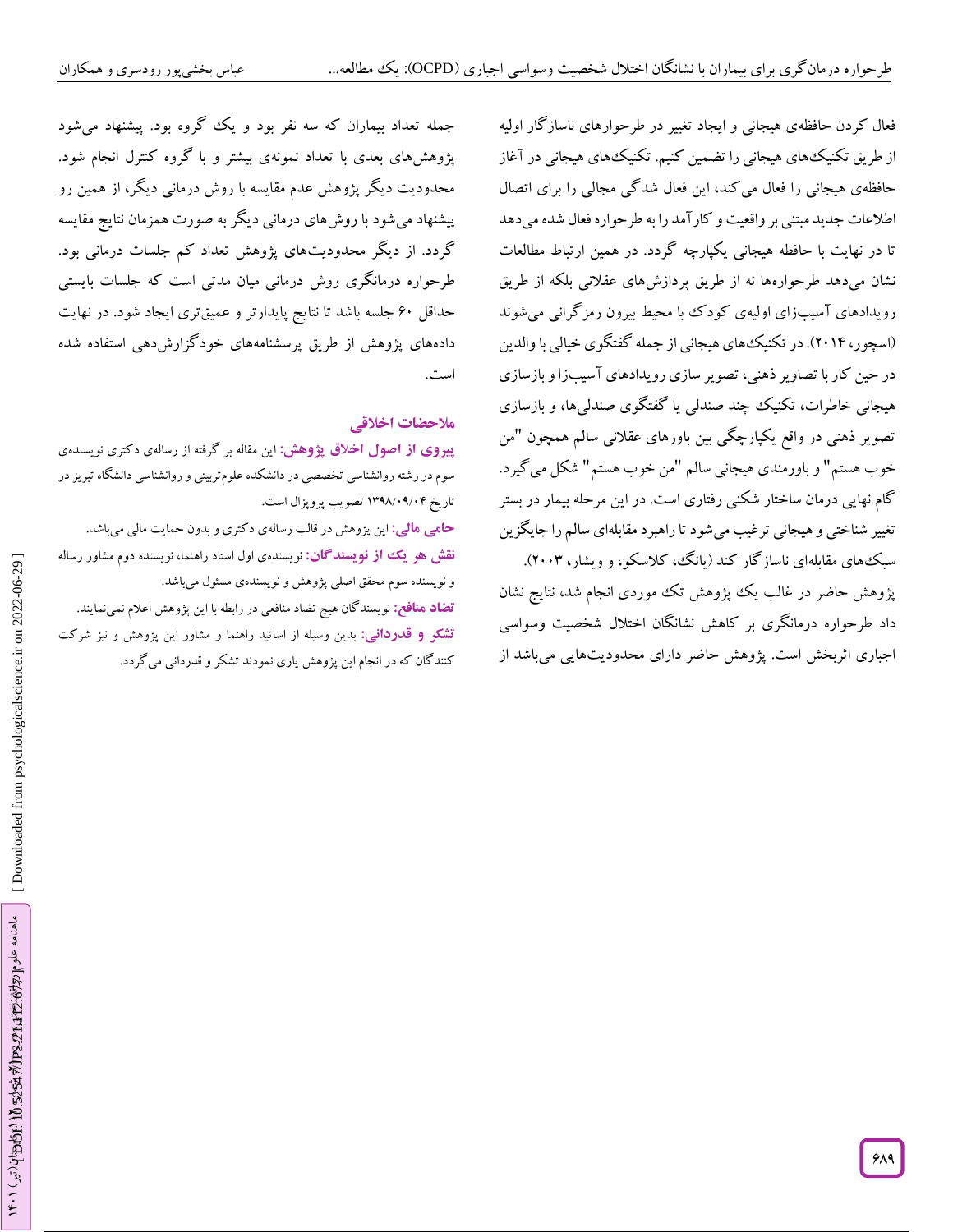# **References**

- American Psychiatric Association. Diagnostic and statistical manual of mental disorders (DSM -5). (2013). American Psychiatric Pub. [\[Link](http://repository.poltekkes-kaltim.ac.id/657/1/Diagnostic%20and%20statistical%20manual%20of%20mental%20disorders%20_%20DSM-5%20%28%20PDFDrive.com%20%29.pdf) ]
- Arntz, A. (2012). Schema therapy for cluster C personality disorders. In M. van Vreeswijk, J. Broersen, & M. Nadort (Eds.), The Wiley -Blackwell handbook of schema therapy, theory, research and practice (pp. 397e414). Chichester, UK: John Willey and Sons Ltd.
- Arntz, A., Dreessen, L., Schouten, E., & Weertman, A. (2004). Beliefs in personality disorders: A test with the personality disorder belief questionnaire. Behaviour Research and Therapy. 42, 1215 –1225. [\[Link](https://doi.org/10.1016/j.brat.2003.08.004) ]
- Bamelis, L., Bloo, J., Bernstein, D., & Arntz, A. (2012). Effectiveness studies. In M. van Vreeswijk, J. Broersen, & M. Nadort (Eds.), The Wiley - Blackwell handbook of schema therapy: Theory, research, and practice (pp. 495 –510). Chichester, UK: Wiley -Blackwell.
- Bamelis, L.L., Evers, S.M, Spinhoven P, & Arntz, A. (2014). Results of a multicenter randomized controlled trial of the clinical effectiveness of schema therapy for personality disorders. Am J Psychiatr.171:305 –22.

[10.1176/appi.ajp.2013.12040518.](https://doi.org/10.1176/appi.ajp.2013.12040518) [\[Link](file:///C:/Users/microsoft/Downloads/10.1176/appi.ajp.2013.12040518) ]

- Barlow, D.H., & Durand, V.M. (2014). Abnormal psychological: An integrative approach . NewYork: Cengage learning.
- Beck, A.T., Freeman, A., & Davis, D.D. (2016). Cognitive Therapy of Personality Disorders, Third Edition (Paperback).New York: Guilford Press.
- Bernstein, D.P., Nijman, H.L., Karos, K., Keulen -de Vos M., de Vogel, V., & Lucker, T. (2012). Schema therapy for forensic patients with personality disorders: Design and preliminary findings of a multicenter randomized clinical trial in the Netherlands. International Journal of Forensic Mental Health. 11, 312–324. [\[Link](https://www.tandfonline.com/doi/abs/10.1080/14999013.2012.746757)]
- Besharat M A, Ranjbar Shirazi F, Dehghani Arani F (2019). The mediating role of early maladaptive schemas on the relationship between attachment styles and defense mechanisms. J [psychologicalscience.](http://psychologicalscience.ir/article-1-324-fa.html) 17 (72):859-872. [\[Link](https://psychologicalscience.ir/article-1-324-fa.html&sw=%D8%B1%D9%86%D8%AC%D8%A8%D8%B1+%D8%B4%DB%8C%D8%B1%D8%A7%D8%B2%DB%8C)]
- Bosmans, G., [Bracelet, C., Van Vlierberghe, L. \(2010\)](https://www.google.com/search?rlz=1C1CHWL_faIR953IR953&sxsrf=ALeKk03A7t7tnbt2r2e97Umx4QQomiGCWA:1628221208646&q=Bosmans,+G.,+Bracelet,+C.,+Van+Vlierberghe,+L.+\(2010\)+Attachment+and+symptoms+of+psychopathology:+Early+maladaptive+schemas+as+a+cognitive+link?+Clinical+Psychology+%26+Psychotherapy.+17\(5\),+374%E2%80%93385.&spell=1&sa=X&ved=2ahUKEwiz24bWvJvyAhXNzYUKHYpGAjEQBSgAegQIARAt)  [Attachment and symptoms of psychopathology:](https://www.google.com/search?rlz=1C1CHWL_faIR953IR953&sxsrf=ALeKk03A7t7tnbt2r2e97Umx4QQomiGCWA:1628221208646&q=Bosmans,+G.,+Bracelet,+C.,+Van+Vlierberghe,+L.+\(2010\)+Attachment+and+symptoms+of+psychopathology:+Early+maladaptive+schemas+as+a+cognitive+link?+Clinical+Psychology+%26+Psychotherapy.+17\(5\),+374%E2%80%93385.&spell=1&sa=X&ved=2ahUKEwiz24bWvJvyAhXNzYUKHYpGAjEQBSgAegQIARAt)  [Early maladaptive schemas as a cognitive link?](https://www.google.com/search?rlz=1C1CHWL_faIR953IR953&sxsrf=ALeKk03A7t7tnbt2r2e97Umx4QQomiGCWA:1628221208646&q=Bosmans,+G.,+Bracelet,+C.,+Van+Vlierberghe,+L.+\(2010\)+Attachment+and+symptoms+of+psychopathology:+Early+maladaptive+schemas+as+a+cognitive+link?+Clinical+Psychology+%26+Psychotherapy.+17\(5\),+374%E2%80%93385.&spell=1&sa=X&ved=2ahUKEwiz24bWvJvyAhXNzYUKHYpGAjEQBSgAegQIARAt)  [Clinical Psychology & Psychotherapy. 17\(5\), 374](https://www.google.com/search?rlz=1C1CHWL_faIR953IR953&sxsrf=ALeKk03A7t7tnbt2r2e97Umx4QQomiGCWA:1628221208646&q=Bosmans,+G.,+Bracelet,+C.,+Van+Vlierberghe,+L.+\(2010\)+Attachment+and+symptoms+of+psychopathology:+Early+maladaptive+schemas+as+a+cognitive+link?+Clinical+Psychology+%26+Psychotherapy.+17\(5\),+374%E2%80%93385.&spell=1&sa=X&ved=2ahUKEwiz24bWvJvyAhXNzYUKHYpGAjEQBSgAegQIARAt) – [385.](https://www.google.com/search?rlz=1C1CHWL_faIR953IR953&sxsrf=ALeKk03A7t7tnbt2r2e97Umx4QQomiGCWA:1628221208646&q=Bosmans,+G.,+Bracelet,+C.,+Van+Vlierberghe,+L.+\(2010\)+Attachment+and+symptoms+of+psychopathology:+Early+maladaptive+schemas+as+a+cognitive+link?+Clinical+Psychology+%26+Psychotherapy.+17\(5\),+374%E2%80%93385.&spell=1&sa=X&ved=2ahUKEwiz24bWvJvyAhXNzYUKHYpGAjEQBSgAegQIARAt) [\[Link](https://pubmed.ncbi.nlm.nih.gov/20013761/) ]
- Carr, S.N., & Francis, A.J. (2010). Early maladaptive schemas and personality disorder symptoms: An examination in a non • ]clinical sample. Psychology and Psychotherapy Theory Research and Practice. 83(4), 333.349. [\[Link](https://pubmed.ncbi.nlm.nih.gov/25268482/) ]
- Diedrich, A., Voderholzer, U. (2015). Obsessive Compulsive Personality Disorder: a Current Review. Curr Psychiatry Rep. 17: 2. DOI 10.1007/s11920 -014 -0547 -8. [\[Link](https://pubmed.ncbi.nlm.nih.gov/25617042/) ]
- Doomen, L. (2018). [The effectiveness of schema focused](https://www.sciencedirect.com/science/article/pii/S0197455617300497)  [drama therapy for cluster C personality disorders:](https://www.sciencedirect.com/science/article/pii/S0197455617300497)  [An exploratory study.](https://www.sciencedirect.com/science/article/pii/S0197455617300497) [The Arts in](https://www.sciencedirect.com/science/journal/01974556)  [Psychotherapy.](https://www.sciencedirect.com/science/journal/01974556)61:66 -67.

<https://doi.org/10.1016/j.aip.2017.12.002>. [\[Link](https://www.sciencedirect.com/science/article/abs/pii/S0197455617300497)]

- Enero, C., Soler, A., Ramos, I., Cardona, S., Guillamat, R., Valles, V. (2013). 2783 —distress level and treatment outcome in obsessive compulsive personality disorder (OCPD). Eur Psychiatry.28:15[.https://doi.org/10.1016/S0924](https://doi.org/10.1016/S0924-9338\(13\)77373-5) - [9338\(13\)77373](https://doi.org/10.1016/S0924-9338\(13\)77373-5)-5. [\[Link](https://www.sciencedirect.com/science/article/abs/pii/S0924933813773735?via%3Dihub)]
- Farrell, J.M., Shaw, I.A., & Webber M.A. (2009). A schema -focused approach to group psychotherapy for outpatients with borderline personality disorder: A randomized controlled trial. Journal of Behavior Therapy and Experimental Psychiatry. 40(2), 317 – 328. [\[Link](https://pubmed.ncbi.nlm.nih.gov/19176222/) ]
- Fassbinder, E., [Wilde, O.B., & Arntz](https://www.sciencedirect.com/science/article/pii/B9780128135211000059#!), A. (2019). [Case](https://www.sciencedirect.com/science/book/9780128135211)  [Formulation for Personality Disorders.](https://www.sciencedirect.com/science/book/9780128135211) Tailoring Psychotherapy to the Individual Client. Case Formulation in Schema Therapy: Working With the Mode Model. 77 -94. [https://doi.org/10.1016/B978](https://doi.org/10.1016/B978-0-12-813521-1.00005-9) - 0-12-813521[-1.00005](https://doi.org/10.1016/B978-0-12-813521-1.00005-9)-9. [\[Link](https://psycnet.apa.org/record/2018-36040-005)]
- Fathi -Ashtiani, A., Dastani, M. (2009). Psychological tests: personality and mental health evaluation. Tehran: Besat.
- Gall, M.D., Borg, W.R., & Gall, J.P. (2003). Qualitative and quantitative research methods in educational sciences and psychology (Vol I). Translated to Persian by Nasr AR, Arizi HR, Abolghasemi M, et al. Tehran: Samt & Shahid Beheshti University. [\[Link\]](https://www.pearson.com/us/higher-education/product/Gall-Educational-Research-An-Introduction-7th-Edition/9780321081896.html)
- Giesen -Bloo, J., van Dyck, R., Spinhoven, P., van Tilburg, W., Dirksen C., van Asselt, T., & et al. (2006). Outpatient psychotherapy for borderline personality disorder: Randomized trial for schema -focused therapy versus transference -focused psychotherapy. Archives of General Psychiatry. 63(6),649 -58. [\[Link](https://pubmed.ncbi.nlm.nih.gov/16754838/) ]
- Greve, K.W., Adams, D. (2002). Treatment of features of obsessive compulsive personality disorder using carbamazepine. Psychiatry Clin

DOI: 10.52547/JPS.21.112.677]

[Downloaded from psychologicalscience.ir on 2022-06-29]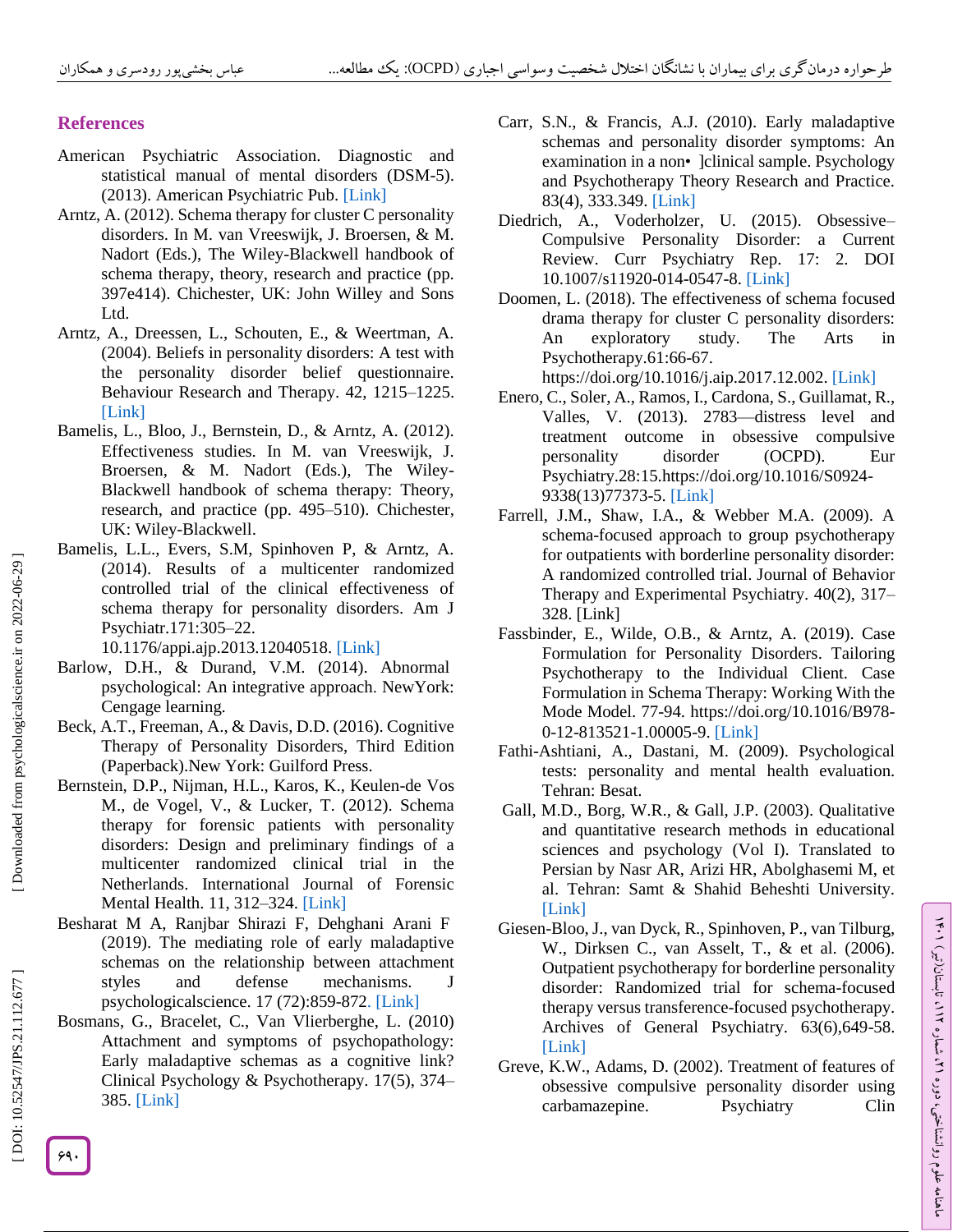Neurosci.56(2):207-8. -8. doi: 10.1046/j.1440 - 1819.2002.00946. [\[Link](https://pubmed.ncbi.nlm.nih.gov/11952927/) ]

- Hawke, L.D., Provencher, (2012). Early Maladaptive Schemas among patients diagnosed with bipolar disorder. Journal of Affective Disorders. 136(3), 803-811. [\[Link](https://pubmed.ncbi.nlm.nih.gov/22030132/)]
- Heiman, G.V. (1998). Research methods in psychology (2nd ed). Boston: Houghton Mifflin Company.
- Hopwood, C.h.J., & Thomas, K.M. (2014). Schema therapy is an effective treatment for avoidant, dependent and obsessive - compulsive personality disorders. Evid Based Mental Health. 17(3):90 -1. doi: 10.1136/eb-2014-101858. [\[Link](https://pubmed.ncbi.nlm.nih.gov/25009174/)]
- [Hui, L., Li, H., Jingxuan, L.,](https://www.google.com/search?rlz=1C1CHWL_faIR953IR953&sxsrf=ALeKk00lUUeF2_EVRR20CylPHlzgJVyttA:1628222936588&q=Hui,+L.,+Li,+H.,+Jingxuan,+L.,+Wang,+L.,+Li,+F.,+Xiaocui,+Z.,+Jie,+X.,+Ke,+Z.,+Xiongzhao,+Z.,+%26+Hengyi,+R.+\(2020\).+Altered+spontaneous+brain+activity+in+obsessive-compulsive+personality+disorder.+Comprehensive+Psychiatry.+Jan;96:152144.+doi:+10.1016/j.comppsych.2019.152144.&spell=1&sa=X&ved=2ahUKEwiX9f-Nw5vyAhWPTcAKHV-BBA4QBSgAegQIARAt) Wang, L., Li, F., Xiaocui, Z., [Jie, X., Ke, Z., Xiongzhao, Z., & Hengyi, R. \(2020\).](https://www.google.com/search?rlz=1C1CHWL_faIR953IR953&sxsrf=ALeKk00lUUeF2_EVRR20CylPHlzgJVyttA:1628222936588&q=Hui,+L.,+Li,+H.,+Jingxuan,+L.,+Wang,+L.,+Li,+F.,+Xiaocui,+Z.,+Jie,+X.,+Ke,+Z.,+Xiongzhao,+Z.,+%26+Hengyi,+R.+\(2020\).+Altered+spontaneous+brain+activity+in+obsessive-compulsive+personality+disorder.+Comprehensive+Psychiatry.+Jan;96:152144.+doi:+10.1016/j.comppsych.2019.152144.&spell=1&sa=X&ved=2ahUKEwiX9f-Nw5vyAhWPTcAKHV-BBA4QBSgAegQIARAt)  [Altered spontaneous brain activity in obsessive](https://www.google.com/search?rlz=1C1CHWL_faIR953IR953&sxsrf=ALeKk00lUUeF2_EVRR20CylPHlzgJVyttA:1628222936588&q=Hui,+L.,+Li,+H.,+Jingxuan,+L.,+Wang,+L.,+Li,+F.,+Xiaocui,+Z.,+Jie,+X.,+Ke,+Z.,+Xiongzhao,+Z.,+%26+Hengyi,+R.+\(2020\).+Altered+spontaneous+brain+activity+in+obsessive-compulsive+personality+disorder.+Comprehensive+Psychiatry.+Jan;96:152144.+doi:+10.1016/j.comppsych.2019.152144.&spell=1&sa=X&ved=2ahUKEwiX9f-Nw5vyAhWPTcAKHV-BBA4QBSgAegQIARAt) [compulsive personality disorder. Comprehensive](https://www.google.com/search?rlz=1C1CHWL_faIR953IR953&sxsrf=ALeKk00lUUeF2_EVRR20CylPHlzgJVyttA:1628222936588&q=Hui,+L.,+Li,+H.,+Jingxuan,+L.,+Wang,+L.,+Li,+F.,+Xiaocui,+Z.,+Jie,+X.,+Ke,+Z.,+Xiongzhao,+Z.,+%26+Hengyi,+R.+\(2020\).+Altered+spontaneous+brain+activity+in+obsessive-compulsive+personality+disorder.+Comprehensive+Psychiatry.+Jan;96:152144.+doi:+10.1016/j.comppsych.2019.152144.&spell=1&sa=X&ved=2ahUKEwiX9f-Nw5vyAhWPTcAKHV-BBA4QBSgAegQIARAt)  [Psychiatry. Jan;96:152144. doi:](https://www.google.com/search?rlz=1C1CHWL_faIR953IR953&sxsrf=ALeKk00lUUeF2_EVRR20CylPHlzgJVyttA:1628222936588&q=Hui,+L.,+Li,+H.,+Jingxuan,+L.,+Wang,+L.,+Li,+F.,+Xiaocui,+Z.,+Jie,+X.,+Ke,+Z.,+Xiongzhao,+Z.,+%26+Hengyi,+R.+\(2020\).+Altered+spontaneous+brain+activity+in+obsessive-compulsive+personality+disorder.+Comprehensive+Psychiatry.+Jan;96:152144.+doi:+10.1016/j.comppsych.2019.152144.&spell=1&sa=X&ved=2ahUKEwiX9f-Nw5vyAhWPTcAKHV-BBA4QBSgAegQIARAt)  [10.1016/j.comppsych.2019.152144.](https://www.google.com/search?rlz=1C1CHWL_faIR953IR953&sxsrf=ALeKk00lUUeF2_EVRR20CylPHlzgJVyttA:1628222936588&q=Hui,+L.,+Li,+H.,+Jingxuan,+L.,+Wang,+L.,+Li,+F.,+Xiaocui,+Z.,+Jie,+X.,+Ke,+Z.,+Xiongzhao,+Z.,+%26+Hengyi,+R.+\(2020\).+Altered+spontaneous+brain+activity+in+obsessive-compulsive+personality+disorder.+Comprehensive+Psychiatry.+Jan;96:152144.+doi:+10.1016/j.comppsych.2019.152144.&spell=1&sa=X&ved=2ahUKEwiX9f-Nw5vyAhWPTcAKHV-BBA4QBSgAegQIARAt) [\[Link](https://pubmed.ncbi.nlm.nih.gov/31707312/) ]
- Jacob, G.A., & Arnt, A. (2013). Schema therapy for personality disorders —a review. International Journal of Cognitive Therapy. 6(2), 171 –185. [\[Link](https://guilfordjournals.com/doi/abs/10.1521/ijct.2013.6.2.171) ]
- [Jacobson, N.S., Follette, W.C., &](https://www.google.com/search?rlz=1C1CHWL_faIR953IR953&sxsrf=ALeKk00ey4GJCvXIH1b6RUaNijamQKjttg:1628223100064&q=Jacobson,+N.S.,+Follette,+W.C.,+%26+Rebenstorf,+D.+\(1984\).+Psychotherapy+outcome+research:+Methods+or+reporting+variability+and+evaluating+clinical+significance.+Behavior+Therapy.+15:+336-352.&spell=1&sa=X&ved=2ahUKEwio4vnbw5vyAhUHCsAKHd2vAoEQBSgAegQIARAt) Rebenstorf, D. (1984). [Psychotherapy outcome research: Methods or](https://www.google.com/search?rlz=1C1CHWL_faIR953IR953&sxsrf=ALeKk00ey4GJCvXIH1b6RUaNijamQKjttg:1628223100064&q=Jacobson,+N.S.,+Follette,+W.C.,+%26+Rebenstorf,+D.+\(1984\).+Psychotherapy+outcome+research:+Methods+or+reporting+variability+and+evaluating+clinical+significance.+Behavior+Therapy.+15:+336-352.&spell=1&sa=X&ved=2ahUKEwio4vnbw5vyAhUHCsAKHd2vAoEQBSgAegQIARAt)  [reporting variability](https://www.google.com/search?rlz=1C1CHWL_faIR953IR953&sxsrf=ALeKk00ey4GJCvXIH1b6RUaNijamQKjttg:1628223100064&q=Jacobson,+N.S.,+Follette,+W.C.,+%26+Rebenstorf,+D.+\(1984\).+Psychotherapy+outcome+research:+Methods+or+reporting+variability+and+evaluating+clinical+significance.+Behavior+Therapy.+15:+336-352.&spell=1&sa=X&ved=2ahUKEwio4vnbw5vyAhUHCsAKHd2vAoEQBSgAegQIARAt) and evaluating clinical [significance. Behavior Therapy. 15: 336](https://www.google.com/search?rlz=1C1CHWL_faIR953IR953&sxsrf=ALeKk00ey4GJCvXIH1b6RUaNijamQKjttg:1628223100064&q=Jacobson,+N.S.,+Follette,+W.C.,+%26+Rebenstorf,+D.+\(1984\).+Psychotherapy+outcome+research:+Methods+or+reporting+variability+and+evaluating+clinical+significance.+Behavior+Therapy.+15:+336-352.&spell=1&sa=X&ved=2ahUKEwio4vnbw5vyAhUHCsAKHd2vAoEQBSgAegQIARAt)-352. [\[Link](https://www.sciencedirect.com/science/article/abs/pii/S0005789484800027) ]
- Jovev, M., Jackson, H.J. (2004). Early maladaptive schemas in personality disordered individuals. Journal of Personality Disorders. 18(5), 467 –478. [\[Link](https://psycnet.apa.org/record/2004-20984-005) ]
- Lajavardi H, MirzaHoseini H, Monirpour N (2019). A Comparative Study of Three Methods` Activation of Mental visualization, Imaginary Visualization and Presentation of Images in the Activation of the Abandonment Schema in People with Borderline Personality Disorder. J [psychologicalscience](http://psychologicalscience.ir/article-1-324-fa.html) 17 (71): 817 -821. [\[Link](https://psychologicalscience.ir/article-1-312-fa.html&sw=%D9%84%D8%A7%D8%AC%D9%88%D8%B1%D8%AF%DB%8C) ]
- Lambert, M.J. (2013) The efficacy and effectiveness of psychotherapy. In M. J. Lambert (Ed.), Bergin and Garfield's handbook of psychotherapy and behavior change (6th ed., pp. 169 –218). Hoboken, NJ: John Wiley and Sons.
- LeDoux, J.E. (1996) The emotional brain: The mysterious underpinnings of emotional life. New York: Simon and Schuster.
- Lenzenweger, M.F., Lane, M.C., Loranger, A.W., & Kessler, R.C. (2007). DSM -IV personality disorders in the National Comorbidity Survey Replication.

Biol Psychiatry. 62:553–64. –64. doi:10.1016/j. biopsych.2006.09.019. [\[Link](https://pubmed.ncbi.nlm.nih.gov/17217923/) ]

- Mącik, D., Sas, E. (2015) Therapy of anorexia and Young's early maladaptive schemas. Longitudinal study. Current Issues in Personality Psychology. 3(4), 203 –213. [\[Link](https://www.researchgate.net/publication/284748718_Therapy_of_anorexia_and_Young) ]
- Montazeri, M.S., [Neshat Doost, H.T., Abedi, M.R., &](https://www.google.com/search?rlz=1C1CHWL_faIR953IR953&sxsrf=ALeKk004SRoH10Vs7iHPKkWMlJLb2DE_FA:1628223802285&q=Montazeri,+M.S.,+Neshat+Doost,+H.T.,+Abedi,+M.R.,+%26+Abedi,+A.+\(2014\).+Effectiveness+of+schema+therapy+on+symptoms+intensity+reduction+and+anxiety+in+a+special+case+with+obsessive+compulsive+personality+disorder.+Zahedan+J+Res+Med+Sci.+2014;+16:92%E2%80%934.&spell=1&sa=X&ved=2ahUKEwia7-WqxpvyAhVNfMAKHU36BKcQBSgAegQIARAt)  [Abedi, A. \(2014\). Effectiveness of schema therapy](https://www.google.com/search?rlz=1C1CHWL_faIR953IR953&sxsrf=ALeKk004SRoH10Vs7iHPKkWMlJLb2DE_FA:1628223802285&q=Montazeri,+M.S.,+Neshat+Doost,+H.T.,+Abedi,+M.R.,+%26+Abedi,+A.+\(2014\).+Effectiveness+of+schema+therapy+on+symptoms+intensity+reduction+and+anxiety+in+a+special+case+with+obsessive+compulsive+personality+disorder.+Zahedan+J+Res+Med+Sci.+2014;+16:92%E2%80%934.&spell=1&sa=X&ved=2ahUKEwia7-WqxpvyAhVNfMAKHU36BKcQBSgAegQIARAt)  [on symptoms intensity reduction and anxiety in a](https://www.google.com/search?rlz=1C1CHWL_faIR953IR953&sxsrf=ALeKk004SRoH10Vs7iHPKkWMlJLb2DE_FA:1628223802285&q=Montazeri,+M.S.,+Neshat+Doost,+H.T.,+Abedi,+M.R.,+%26+Abedi,+A.+\(2014\).+Effectiveness+of+schema+therapy+on+symptoms+intensity+reduction+and+anxiety+in+a+special+case+with+obsessive+compulsive+personality+disorder.+Zahedan+J+Res+Med+Sci.+2014;+16:92%E2%80%934.&spell=1&sa=X&ved=2ahUKEwia7-WqxpvyAhVNfMAKHU36BKcQBSgAegQIARAt)  [special case with obsessive compulsive personality](https://www.google.com/search?rlz=1C1CHWL_faIR953IR953&sxsrf=ALeKk004SRoH10Vs7iHPKkWMlJLb2DE_FA:1628223802285&q=Montazeri,+M.S.,+Neshat+Doost,+H.T.,+Abedi,+M.R.,+%26+Abedi,+A.+\(2014\).+Effectiveness+of+schema+therapy+on+symptoms+intensity+reduction+and+anxiety+in+a+special+case+with+obsessive+compulsive+personality+disorder.+Zahedan+J+Res+Med+Sci.+2014;+16:92%E2%80%934.&spell=1&sa=X&ved=2ahUKEwia7-WqxpvyAhVNfMAKHU36BKcQBSgAegQIARAt)  [disorder. Zahedan J Res Med Sci. 2014; 16:92](https://www.google.com/search?rlz=1C1CHWL_faIR953IR953&sxsrf=ALeKk004SRoH10Vs7iHPKkWMlJLb2DE_FA:1628223802285&q=Montazeri,+M.S.,+Neshat+Doost,+H.T.,+Abedi,+M.R.,+%26+Abedi,+A.+\(2014\).+Effectiveness+of+schema+therapy+on+symptoms+intensity+reduction+and+anxiety+in+a+special+case+with+obsessive+compulsive+personality+disorder.+Zahedan+J+Res+Med+Sci.+2014;+16:92%E2%80%934.&spell=1&sa=X&ved=2ahUKEwia7-WqxpvyAhVNfMAKHU36BKcQBSgAegQIARAt) –4. [\[Link](https://www.sid.ir/en/Journal/ViewPaper.aspx?ID=395471) ]
- noruzi S, Rezaeian Faraji H, pourshriari M, abdollahi A (2019). The mediating role of inferential confusion in the relationship between maladaptive schemas and obsessive -compulsive symptoms. J [psychologicalscience](http://psychologicalscience.ir/article-1-324-fa.html) 18 (74): 205-214. [\[Link](https://psychologicalscience.ir/article-1-299-fa.html&sw=%D9%BE%D9%88%D8%B1%D8%B4%D9%87%D8%B1%DB%8C%D8%A7%D8%B1%DB%8C)]
- Piaget, J. (1954). Construction of reality in the child. New York: Basic Books. [\[Link](https://www.amazon.com/Construction-Reality-Child-Piaget-1954-06-01/dp/B01K15R75Y)]
- Pinto, A., Steinglass, J.E., Greene, A.L., Weber, E.U., & Simpson, H.B. (2014). Capacity to delay reward differentiates obsessive -compulsive disorder and obsessive -compulsive personality disorder. Biol Psychiatry. Apr 15;75(8):653-9. doi: 10.1016/j.biopsych.2013.09.007. [\[Link](https://pubmed.ncbi.nlm.nih.gov/24199665/) ]
- Renner, F., Lobbestael, J., Peeters, F., Arntz, A, & Huibers, M. (2012). Early maladaptive schemas in depressed patients: Stability and relation with depressive symptoms over the course of treatment. Journal of Affective Disorders. 136(3), 581 –590. [\[Link](https://pubmed.ncbi.nlm.nih.gov/22119093/) ]
- Roediger, E., Stevens, B.A., & Brockman, R. (2018). Contextual Schema Therapy: An Integrative Approach to Personality Disorders, Emotional Dysregulation & Interpersonal Functioning. [New](https://www.newharbinger.com/self_help/category/new-harbinger-publications)  [Harbinger Publications:](https://www.newharbinger.com/self_help/category/new-harbinger-publications) Context Press. [\[Link](https://researchoutput.csu.edu.au/en/publications/contextual-schema-therapy-an-integrative-approach-to-personality-)]
- Schore, A.N. (2014). The right brain is dominant in psychotherapy. Psychotherapy.51(3), 388 –397. [\[Link](https://pubmed.ncbi.nlm.nih.gov/25068194/) ]
- Skodol, A.E., Gunderson, J.G., McGlashan, T.H., Dyck, I.R., Stout, R.L., Bender, D.S., & et al. (2002). Functional impairment in patients with schizotypal, borderline, avoidant, or obsessive compulsive personality disorder. Am J Psychiatry.Feb;159(2):276 -83.doi: 10.1176/appi.ajp.159.2.276. [\[Link](https://pubmed.ncbi.nlm.nih.gov/11823271/) ]
- Sunday, J., Zens, CAscone, L., [Thomas., & Lincoln, T.M.](https://www.google.com/search?rlz=1C1CHWL_faIR953IR953&sxsrf=ALeKk03myzMm-VTCpI1VmbLbVtUWvSi9ZQ:1628224544079&q=Sunday,+J.,+Zens,+CAscone,+L.,+Thomas.,+%26+Lincoln,+T.M.+\(2018\).+Are+schemas+passed+on?+A+study+on+the+association+between+early+maladaptive+schemas+in+parents+and+their+offspring+and+the+putative+translating+mechanisms.+Behavioural+and+Cognitive+Psychotherapy.+46\(6\),+738%E2%80%93753.&spell=1&sa=X&ved=2ahUKEwiNosGMyZvyAhWryYUKHajcAGAQBSgAegQIARAt)  [\(2018\). Are schemas passed on? A study on the](https://www.google.com/search?rlz=1C1CHWL_faIR953IR953&sxsrf=ALeKk03myzMm-VTCpI1VmbLbVtUWvSi9ZQ:1628224544079&q=Sunday,+J.,+Zens,+CAscone,+L.,+Thomas.,+%26+Lincoln,+T.M.+\(2018\).+Are+schemas+passed+on?+A+study+on+the+association+between+early+maladaptive+schemas+in+parents+and+their+offspring+and+the+putative+translating+mechanisms.+Behavioural+and+Cognitive+Psychotherapy.+46\(6\),+738%E2%80%93753.&spell=1&sa=X&ved=2ahUKEwiNosGMyZvyAhWryYUKHajcAGAQBSgAegQIARAt)  [association between early maladaptive schemas in](https://www.google.com/search?rlz=1C1CHWL_faIR953IR953&sxsrf=ALeKk03myzMm-VTCpI1VmbLbVtUWvSi9ZQ:1628224544079&q=Sunday,+J.,+Zens,+CAscone,+L.,+Thomas.,+%26+Lincoln,+T.M.+\(2018\).+Are+schemas+passed+on?+A+study+on+the+association+between+early+maladaptive+schemas+in+parents+and+their+offspring+and+the+putative+translating+mechanisms.+Behavioural+and+Cognitive+Psychotherapy.+46\(6\),+738%E2%80%93753.&spell=1&sa=X&ved=2ahUKEwiNosGMyZvyAhWryYUKHajcAGAQBSgAegQIARAt)  [parents and their offspring and the putative](https://www.google.com/search?rlz=1C1CHWL_faIR953IR953&sxsrf=ALeKk03myzMm-VTCpI1VmbLbVtUWvSi9ZQ:1628224544079&q=Sunday,+J.,+Zens,+CAscone,+L.,+Thomas.,+%26+Lincoln,+T.M.+\(2018\).+Are+schemas+passed+on?+A+study+on+the+association+between+early+maladaptive+schemas+in+parents+and+their+offspring+and+the+putative+translating+mechanisms.+Behavioural+and+Cognitive+Psychotherapy.+46\(6\),+738%E2%80%93753.&spell=1&sa=X&ved=2ahUKEwiNosGMyZvyAhWryYUKHajcAGAQBSgAegQIARAt)